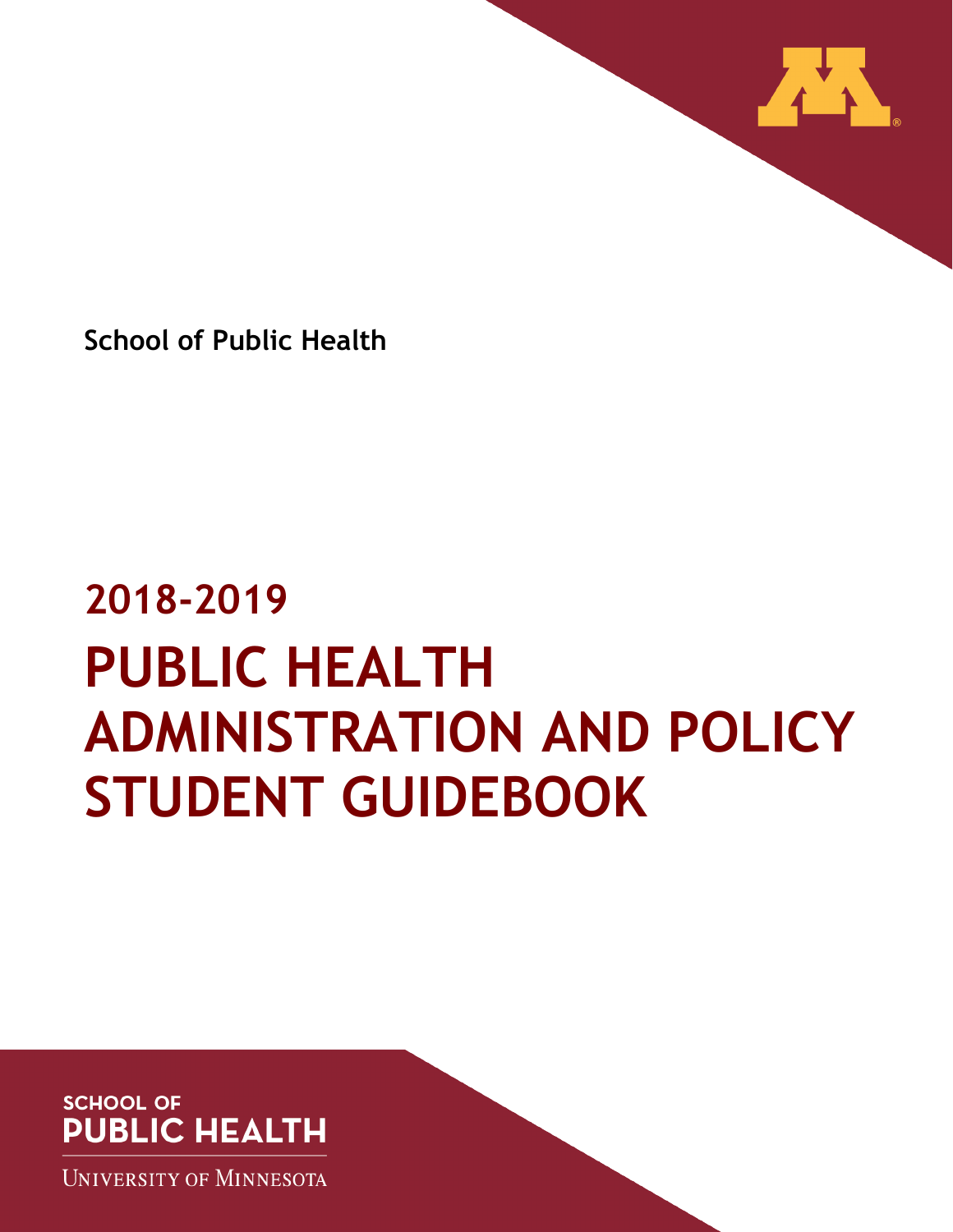# **TABLE OF CONTENTS**

### **Public Health Administration and Policy MPH Degree**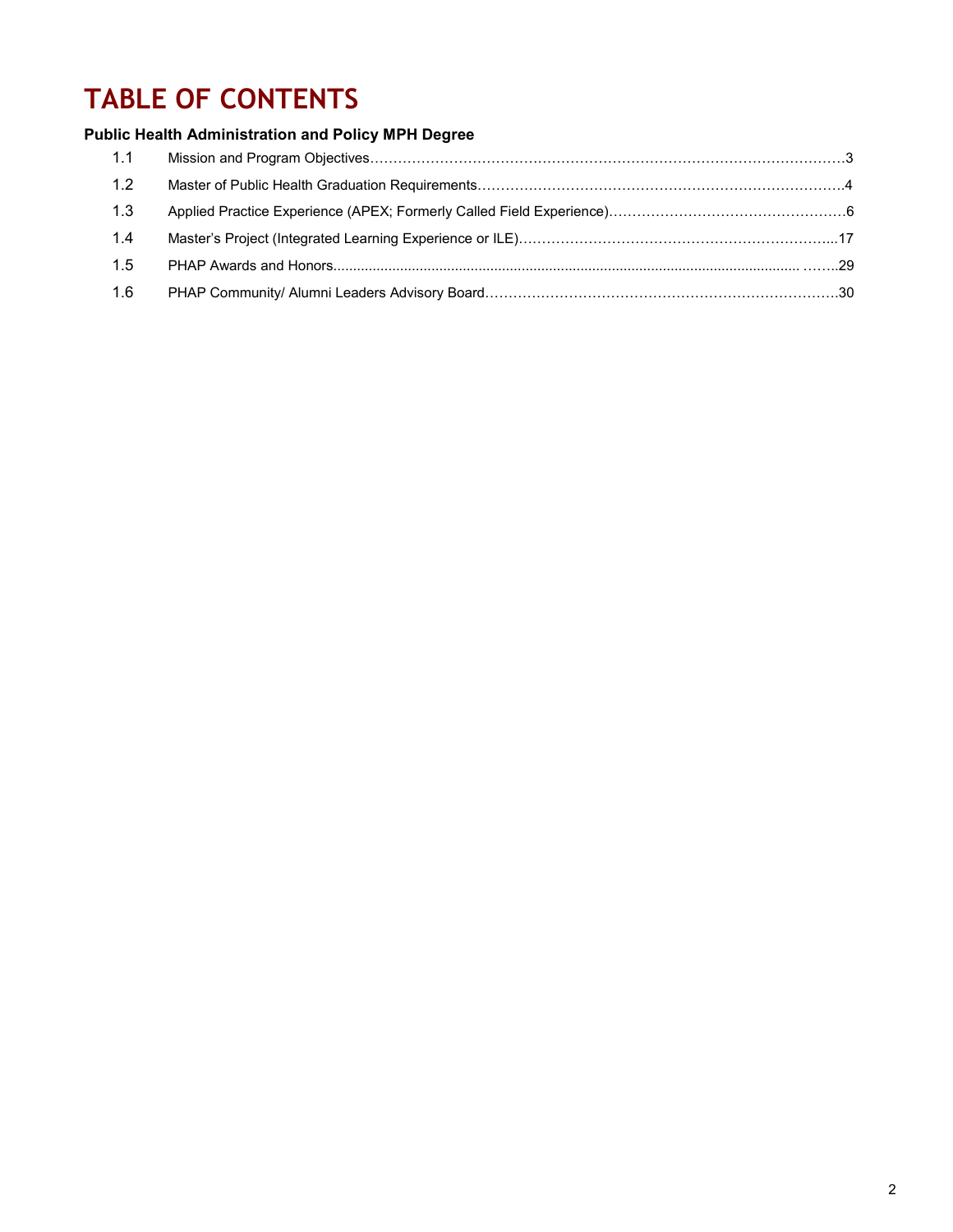# **1. PUBLIC HEALTH ADMINISTRATION & POLICY MPH DEGREE**

## **1.1 MISSION AND PROGRAM OBJECTIVES**

The Public Health Administration & Policy (PHAP) program focuses on managing organizations and influencing policy to improve population health. The program is targeted toward students interested in working with government agencies, nonprofits, or private health care organizations that seek to advance public and population health.

This program prepares students to:

- Lead, manage and evaluate population health programs and agencies.
- Design and implement research to guide evidence-based decision-making.
- Evaluate and inform public policy that impacts population health.

The PHAP program's core competencies are as follows:

- Display theoretical and practical knowledge of history and principles of delivery systems relevant to public health policy and administration.
	- o Describe the historical development and underlying values of public health
	- $\circ$  Identify the main components and issues of the organization, financing and delivery of health services and public health systems
	- $\circ$  Understand the roles and functions of organizations that work together to achieve public health goals
	- o Understand the role of health systems in improving health outcomes
	- $\circ$  Identity major gaps in access to health care and the reasons for these gaps
	- $\circ$  Identify sources of disparities between social and cultural groups in public health outcomes
	- o Demonstrate leadership skills for building partnerships
- Manage and lead public health organizations or systems.
	- $\circ$  Apply quality and performance improvement concepts to address organizational performance issues
	- $\circ$  Apply the principles of program planning, development, budgeting, management and evaluation in organizational and community initiatives
	- o Apply systems thinking for resolving organizational problem
	- o Identify the competencies of effective public health leaders
	- $\circ$  Develop and communicate a statement of missions/vision/values for an organization
	- o Demonstrate leadership skills for building partnerships.
	- o Identify own leadership strengths and weaknesses
	- $\circ$  Acquire ability to develop business plan and budget for public health programing
	- $\circ$  Communicate to diverse audience issues related to health management and policy
	- o Apply principles of strategic planning and marketing to public health
- Conceptualize and design research of high quality and scientific integrity.
	- $\circ$  Develop skills in ethical analysis and understanding of public health research ethics
	- $\circ$  Apply research principles to understanding health policy problems and policy issues
	- o Formulate and solve a decision analysis problem
	- o Understand the principles of cost-effectiveness analysis
	- $\circ$  Become familiar with the calculation and interpretation of a variety of measures of public health care disparities
	- o Understand and plan an evaluation study
	- o Apply evidence-based scientific knowledge to decision making in public health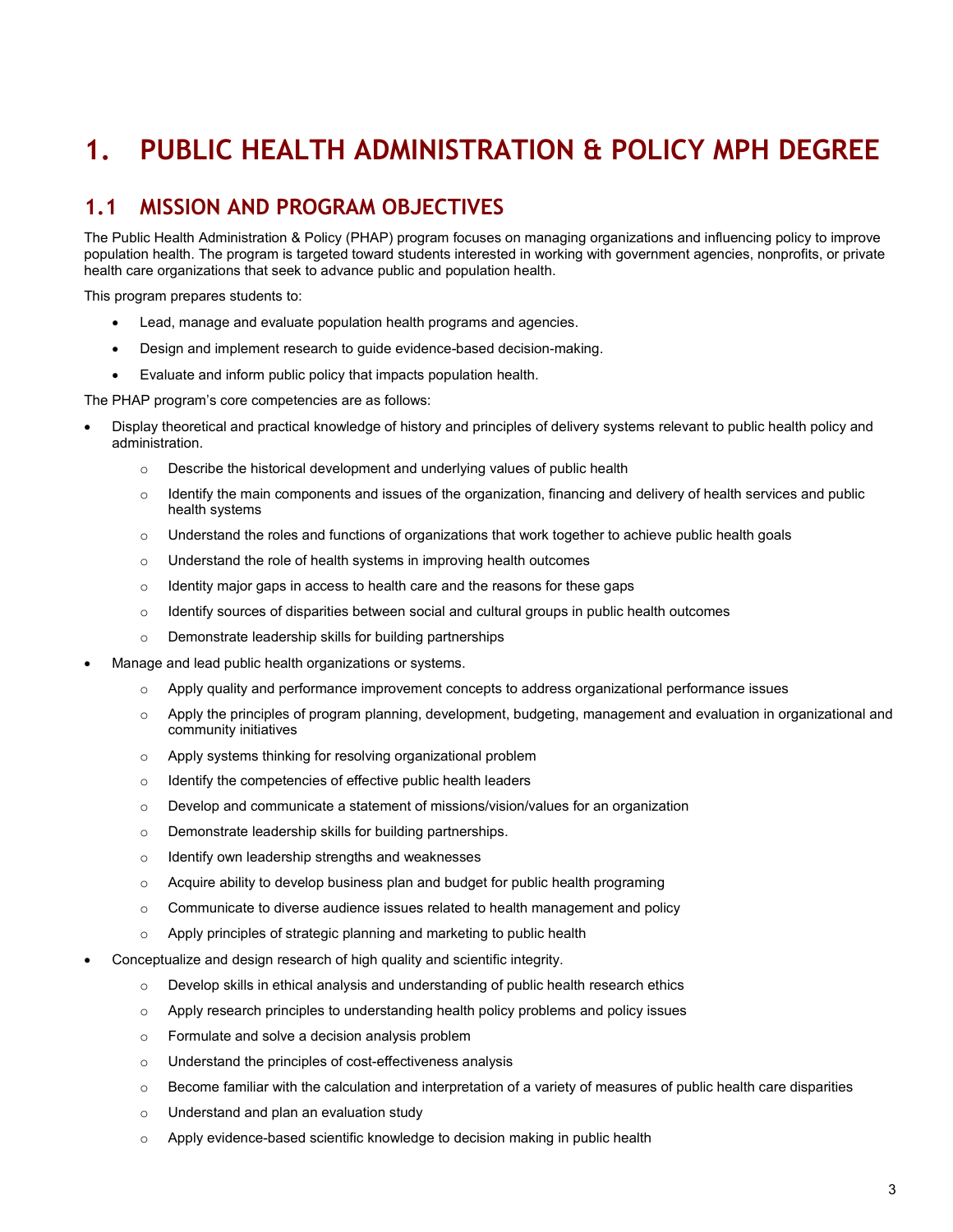- o Understand strengths and weaknesses of existing public data sources for public health research
- $\circ$  Understand the role of communities in research and the production of knowledge
- $\circ$  Evaluate and use quantitative and qualitative data to address public health problems
- Develop and analyze public health policy.
	- $\circ$  Use evidence reasoning and argumentation to respond to moral issues related to public health practice and policy making
	- o Understand the policy process involved in public health
	- o Perform analyses of public policy debates
	- o Effectively advocate for public health issues
	- $\circ$  Understand the context in which health policy is created at the state and federal level
	- $\circ$  Identify, analyze and resolve ethical issues related to allocation of resources and balancing individual and community concerns in public health
	- o Identify key stakeholders in US health care policy
	- o Understand the constitutional and regulatory powers governing public health
	- o Communicate policy issues to diverse audiences

## **1.2 MASTER OF PUBLIC HEALTH GRADUATION REQUIREMENTS**

#### **Coursework and Credits**

#### **Standard Program—44 credits**

#### **Public Health Core Area Requirements**

In addition to a public health foundations course, students working towards an MPH degree must satisfy competency requirements in the six core areas of public health – administration, behavioral science, biostatistics, environmental health, epidemiology, and ethics – by completing one of the following in each core area:

 Satisfactorily pass (Grade of B- or better) one of the pre-approved courses in the core area (see pre-approved course list below),

#### **OR**

Pass an equivalency exam in the core area. Please contact your major coordinator for an exam schedule

#### **OR**

Pass an advanced course in the core area as approved by the respective division head or the Educational Policy Committee,

#### **OR**

• Complete a graduate level course, with a grade of B- or better, at an accredited university or college that meets the competencies defined by CEPH. The Educational Policy Committee, upon petition of the student, will determine acceptance of a course for transfer. Courses approved for transfer into the program must be graduate or professional degree level courses taken at an accredited institution within the last five years. Courses older than 5 years may be allowed for individuals with prior earned advanced degrees who have been actively working in their field of study as demonstrated by their current resume.

Public health core courses must be taken for a letter grade (A-F).

#### **Foundations**

PubH 6250 Foundations of Public Health (2 cr)

#### **Management**

PubH 6751 Principles of Management in Health Services Organizations (2 cr)

#### **Behavioral Science**

PubH 6020 Fundamentals of Social and Behavioral Science (2 cr)

#### **Biostatistics**

PubH 6414 Biostatistical Literacy I (3 cr + 1 cr of statistical programming)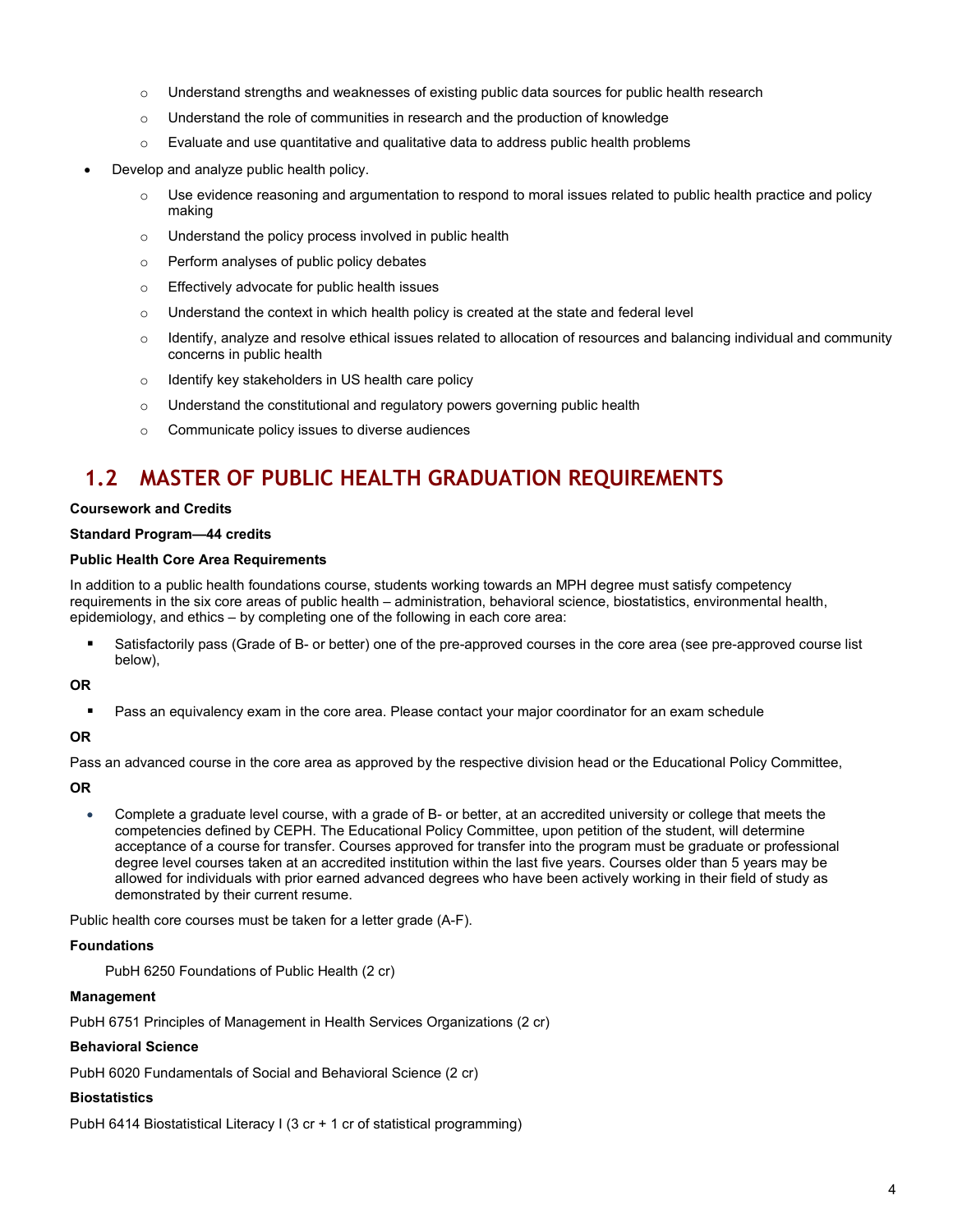#### *OR*

PubH 6450 Biostatistics I (4 cr)

#### **Environmental Health**

PubH 6101 Environmental Health (2 cr)

#### *OR*

PubH 6102 Issues in Environmental and Occupational Health (2 cr)

#### **Epidemiology**

PubH 6320 Fundamentals of Epidemiology (3 cr)

#### *OR*

PubH 6341 Epidemiologic Methods I (3 cr)

#### **Ethics**

PubH 6741 Ethics in Public Health: Professional Practice and Policy (1 cr)

#### **Applied Practice Experience (APEx; formerly called Field Experience)**

PubH 7796 APEx for PHAP students (2 cr)

#### **Core PHAP Courses**

Students must complete the required PHAP core courses (requirements have varied; the requirements in place at the time of enrollment apply). For students entering in 2012-2015, this included the requirement of an area of specialization; for students entering after 2015, the PHAP required core is

PubH 6724 The Health Care System and Public Health (3 cr)

PubH 6727 Leadership and Managing Change (2 cr)

PubH 6735 Introduction to Public Health Policy (3 cr)

PubH 6755 Planning and Budgeting (2 cr)

PubH 6806 Introduction to Public Health Research (2 cr)

PubH 7784 Master's Project Seminar (2 cr, total)

PubH 7794 Master's Project (2 cr)

A student can substitute a required PHAP core course by transferring credits from a graduate level course, with a grade of B- or better, at an accredited university or college that meets the educational objectives of the course for which it is substituted. Students must provide a syllabus of the course at the time they took it and an official transcript to the program coordinator. The program director makes the final determination if the course can be substituted. All student requests that depart from the degree curriculum requirements outlined in this Guidebook must be submitted via the Academic Policy Petition form. The Petition form can be obtained from the Student Services Center or Program Coordinator.

Courses approved for transfer into the program must be graduate or professional degree level courses taken at an accredited institution within the last five years. Courses older than 5 years may be allowed for individuals with prior earned advanced degrees who have been actively working in their field of study as demonstrated by their current resume.

Courses designated as part of the PHAP core must be taken for a letter grade (A-F). Students will be required to achieve no less than a B- grade in required PHAP core courses.

#### **Elective Credit Transfer**

A student may seek transfer of up to 40% of the total number of credits required to complete the MPH degree (including MPH and PHAP core courses, as outlined above). Courses approved for elective credit transfer into the program must be graduate or professional degree level courses taken at an accredited institution within the last five years. Courses older than 5 years may be allowed for individuals with prior earned advanced degrees who have been actively working in their field of study as demonstrated by their current resume.

Students must:

- 1. Meet with the program director to discuss the petitioning process. If the petition is acceptable to the program director, the student must
	- a. complete and sign the Petition form (provided by the program coordinator)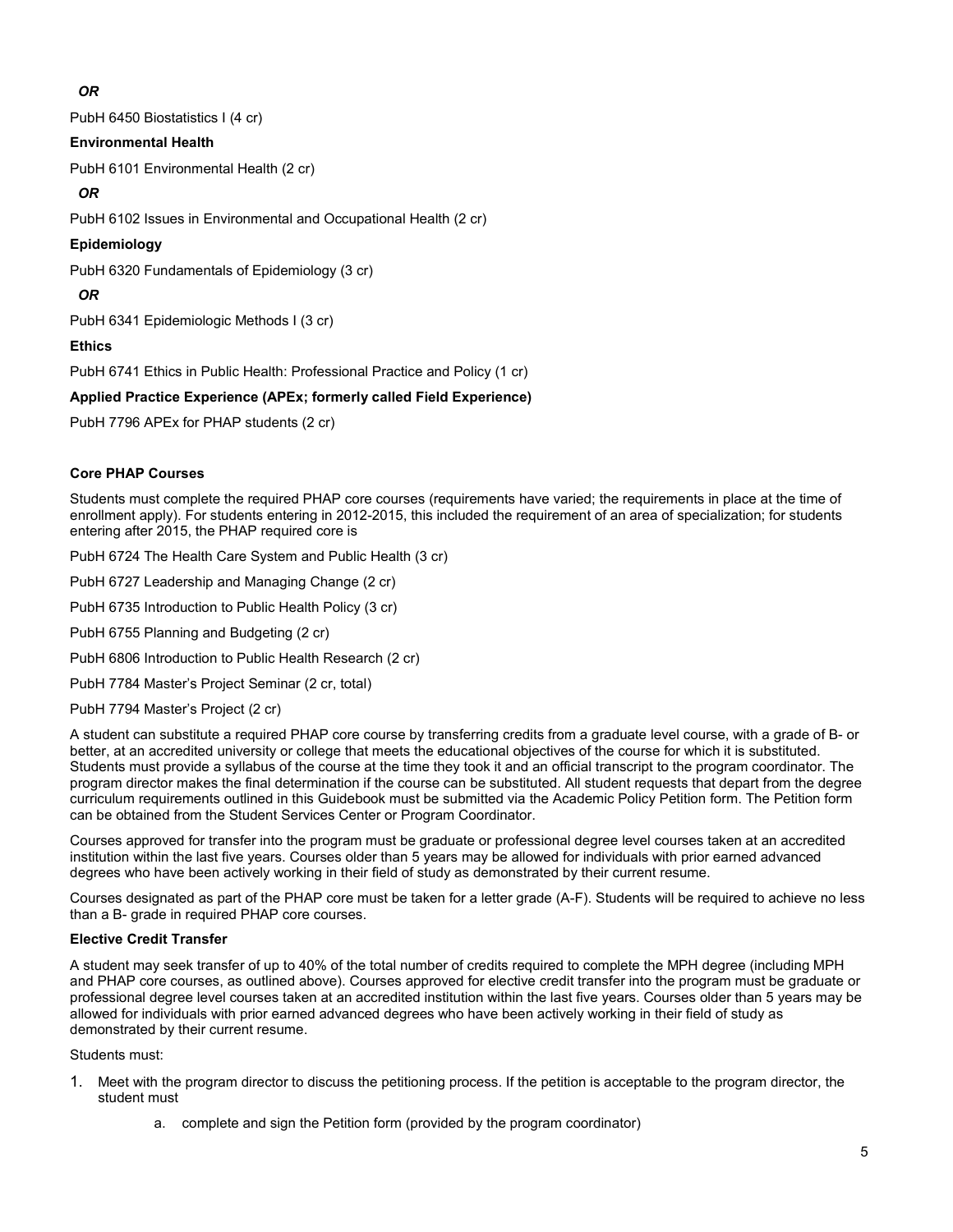- b. obtain the program director's signature
- **c. attach the course syllabus from the semester in which the student took the course.**
- d. have an official transcript on which the final grade has been posted sent directly from the school to the program coordinator.
- 2. Submit the *Petition* form to the Program Coordinator for processing. The Petition form can be obtained from the Student Services Center or Program Coordinator.

#### **S-N Grade Option**

Public health core and PHAP required core courses must be taken for a grade (A-F) unless otherwise noted. Students may take no more than 20% of their MPH coursework on an S-N grading basis, exclusive of those topics, seminars and field experience courses offered only on an S-N basis.

#### **CoursEval**

At the end of each course, students are expected to complete a course evaluation using the School of Public Health's CoursEval system. Student feedback is an integral part of maintaining the PHAP program's quality standards for course content and instruction. The PHAP program monitors all reviews to identify areas of strength and opportunities for improvement.

Students who wish to share concerns about a course prior to the end-of-semester CoursEval period should first meet with the instructor. If this does not lead to a satisfactory resolution, the student should schedule an appointment with the program coordinator. Serious concerns regarding course delivery will be kept anonymous as best as possible.

#### **MPH Study Plan**

Students are required to submit a completed MPH Study Plan to the Program Coordinator once they have completed all of their degree coursework and are ready to graduate. Once all final grades are posted, each student should fill in the study plan and return to the Program Coordinator. The Program Coordinator will review the study plan and notify a student of any missing requirements or outstanding paperwork. In addition to completing a study plan, students will need to apply to graduate (see section below).

#### **Time Frame to Complete Degree**

The maximum time allowed by the School of Public Health for completion of an MPH degree is five years. The five year period begins with the first term of enrollment after admission to a degree program within the School. Students can petition the School to have this period extended.

#### **Application for Degree**

MPH students are required to complete an *Application for Degree* form online at the MyU website under the "Academics" tab. You must submit the application for degree by the first day of the month in which you intend to graduate (for example, by January 1<sup>st</sup> for a January graduation).

## **1.3 APPLIED PRACTICE EXPERIENCE (APEX; FORMERLY CALLED FIELD EXPERIENCE)**

The Applied Practice Experience (**APEx**; formerly called the Field Experience [FE]) is a cornerstone of the MPH degree. It's an opportunity to see what really happens in public and population health agencies and organizations, a chance to apply knowledge and skills learned in course work, to learn new skills, to network, and to test professional paths.

The Council on Education for Public Health (CEPH), which accredits public health education programs, changed its "field experience" requirements in 2016. These changes are being implemented this (2018-2019) academic year; be aware that there may be some challenges during the transition.

#### *Four Changes in 2018-2019*

- 1. The **FE** is now called the **APEx**. PHAP students will still register for PubH 7796, but the name of that "course" has changed.
- 2. Students must demonstrate that they've attained five competencies as part of their APEx. At least three must be "foundational" competencies (listed in **Addendum 1**). The others can be PHAP "program" competencies (listed in **Addendum 2**).
- 3. Students will document this attainment through **two** "products" developed during the APEx. Students will submit these artifacts to the school to document that they have achieved the competencies they've designated. See *APEx Products* below.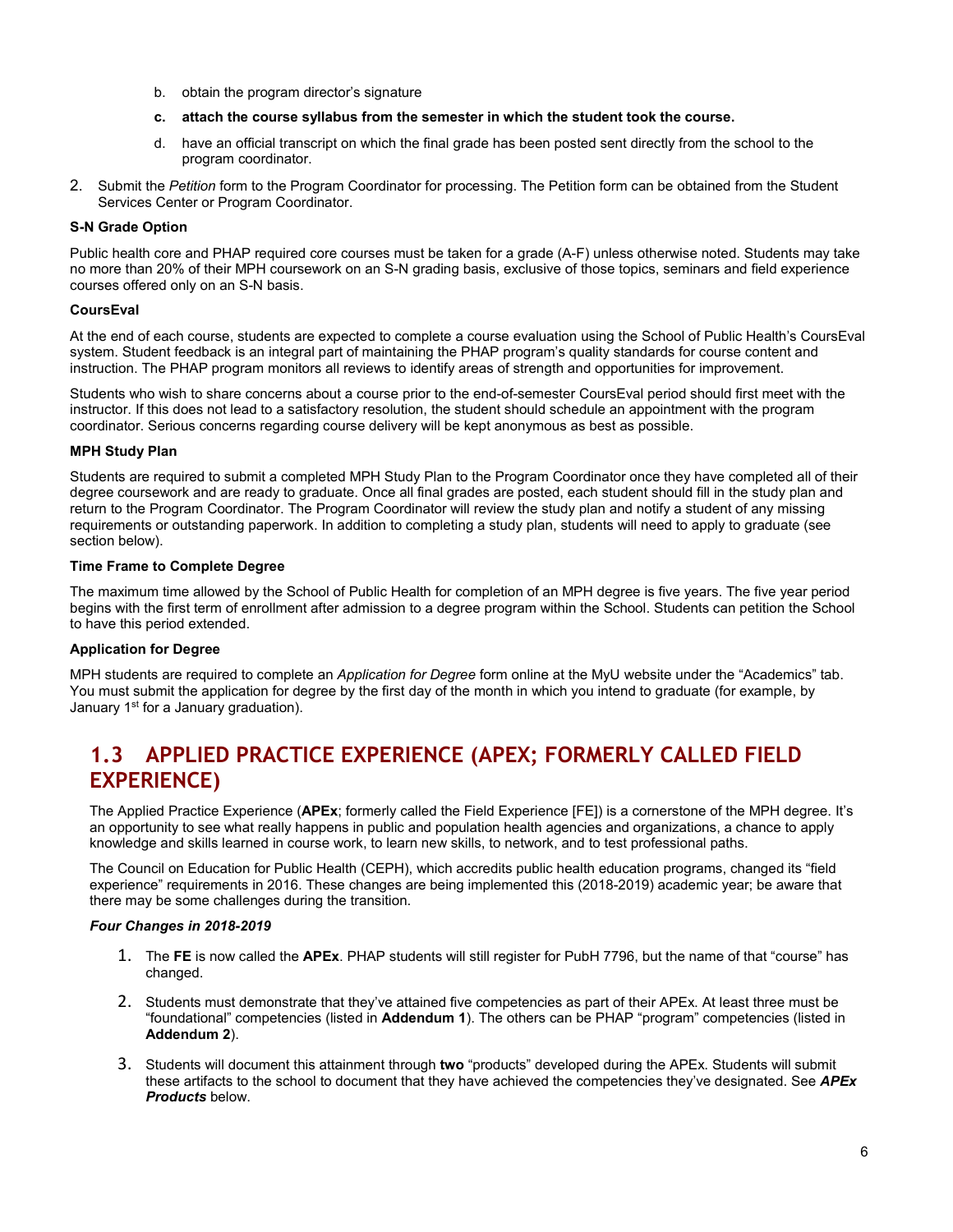4. A handful of courses (designated "APEx courses") can be used as APExs. See *Using a Course as an APEx* below.

The SPH's main source of information about APExs is found at [http://www.sph.umn.edu/current/field-experience/.](http://www.sph.umn.edu/current/field-experience/) This guide supplements that information for PHAP students.

#### *Requirements for the APEx*

Students must:

- Complete 18 credits prior to starting the APEx.
- Identify a preceptor at the APEx site. Work with that person to identify activities and products.
- Create an "APEx Learning Agreement." (See "**Creating an APEx Learning Agreement"** below.)
- Register for PubH 7796 in the semester in which they will start the APEx.
- Complete at least 90 hours in the APEx.
- Evaluate the experience after it is complete. (See **"Student and preceptor evaluations and final grade"** below.)
- Submit two products to the school.

#### *APEx time requirements*

Students must spend a total of 90 hours engaged in the APEx; it's okay to spend more time. APExs can be done on a fulltime or part-time basis. For example, a student can work full time for 3 weeks, part-time for 6 to 8 weeks, or a few hours a week for a year. The best time for traditional PHAP students to do their APEx is during the summer between first and second year.

#### *What does not count as an APEx*

An APEx is not a research project. Students do not need to collect/analyze data. However, the preceptor may ask the student to collect or analyze data as part of evaluating a program, conducting an internal quality improvement assessment, or analyzing the incidence of disease. This type of collecting data is not considered research: it does not result in generalizable knowledge, and is not published in a form broadly available to the public.

*If* the APEx contains a human subjects research component, the project must get IRB approval before it starts.

Working with a faculty member on a research project (e.g., data analysis, data entry, manuscript writing) contained within the university is not an APEx. Part of the purpose of the APEx is to get students to leave the academic setting. However, projects in university-affiliated settings are okay if they are primarily focused on community engagement, typically with external partners. University health promotion or wellness centers may also be appropriate sites.

Working on a clinical project or in a clinical setting in a healthcare organization is not considered a public health APEx. However, working in a health care organization on a community health assessment, in a hospital epidemiology program, or in another setting that applies the principles of population health may be an acceptable APEx.

Working as a clinician (doctor, nurse, dentist, veterinarian, physical therapist, pharmacist, etc) *does not* count as an APEx, even if the work is done in a non-traditional or resource-poor (e.g., in a volunteer clinic or on a mission trip) setting.

#### **Finding an APEx**

#### *Exploring APEx Opportunities*

APExs for PHAP students should have a "PHAP" orientation: policy and management. Students should think about their professional goals, their strengths, and interests in identifying potential sites for APExs (**Addendum 3. Skills and Domains**). The APEx is a chance to try something completely new, to test a professional interest, to learn new skills, and to make new professional contacts. An important consideration of the field experience is the choice of organization; students should work to identify an agency that complements career goals, interests and abilities. The experience can provide a foundation for future employment and resume building.

On the APEx Information Page[, http://www.sph.umn.edu/current/field-experience/](http://www.sph.umn.edu/current/field-experience/) read the section on **Finding an APEx**. In the **APEx Module**, select the "Search for past field experiences" link, and search a long list of sites where students have done Field Experiences/APExs in the past. You can search by major, state, and topic area.

Think about guest speakers and topics you have encountered in your courses. What did you want to learn more about? Who were you inspired by?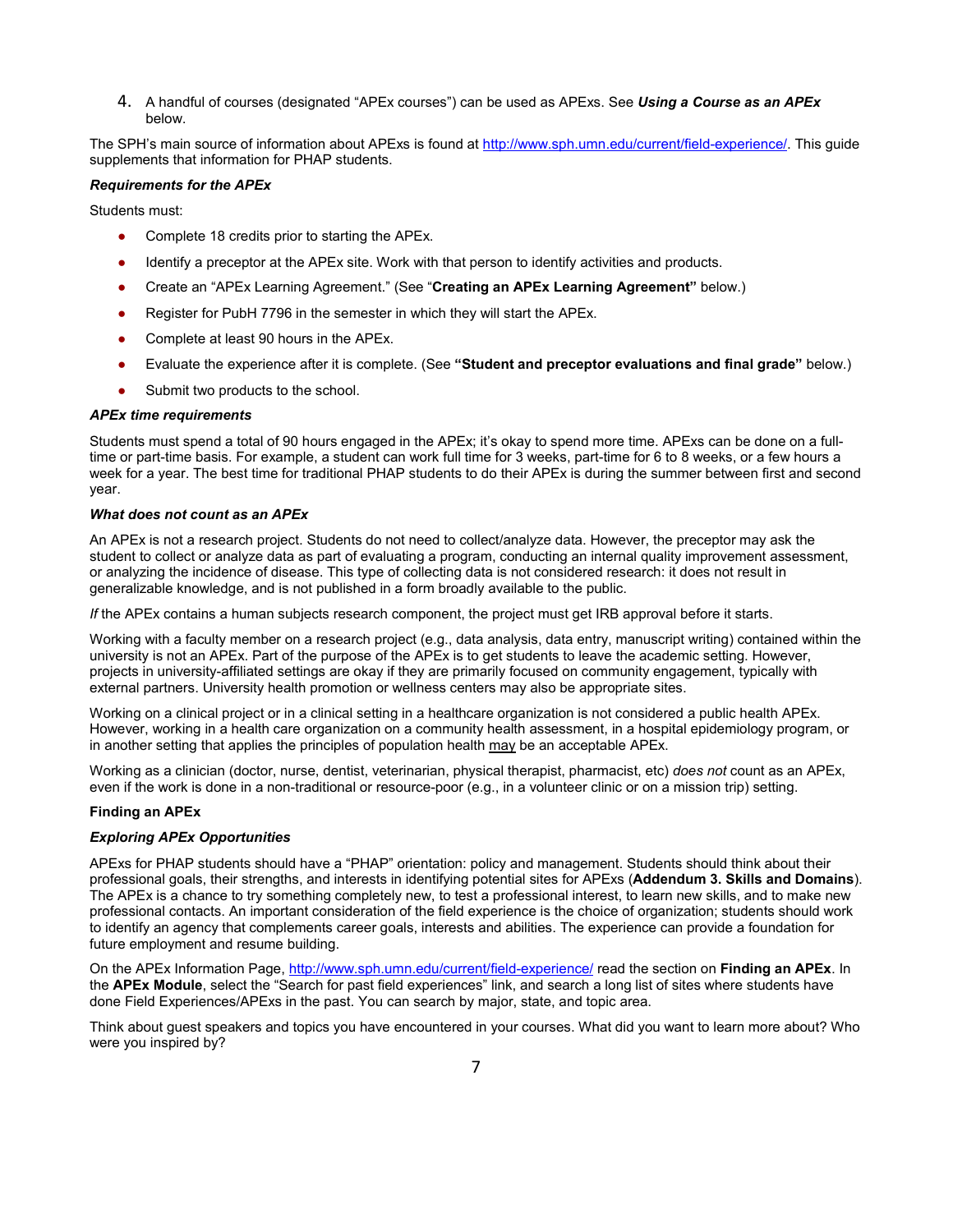Other potential opportunities are shown on the **[SPH Job Posting System](http://secure.ahc.umn.edu/publichealth/sphjobs/)**. In addition, the PHAP coordinators will forward opportunities they become aware of.

#### *APExs at a student's current worksite*

APExs can be completed at the student's place of current employment, but the work should be fundamentally separate from his or her regular work. The student should aim to acquire new skills, experience different parts of the organization, and/or contribute in new ways.

#### *Using a course as an APEx*

A handful of community-based courses will be designated as APEx courses and can be used in place of a regular APEx. At the time of this writing, designated courses have not yet been determined. Students will register for the course instead of PubH 7796 Applied Practice Experience, and will need to create a Learning Agreement, identify competencies, and submit two "products" (course assignments are acceptable, if they are produced for a community-based course partner) at the completion of the course. Any course credits above the 2 required for the PHAP APEx will be counted as elective credits.

#### *International APExs*

There are lots of opportunities for international APExs, but they require a little more planning, and may cost more money. Students should start with this UMN site to get general information: **[Interning abroad.](http://umabroad.umn.edu/students/choosingprogram/wiv/intern/)**

Students exploring **international field experience opportunities** need to begin the process at least six to eight weeks before departure, and need to be aware of requirements specific to international travel. Unique opportunities, like working at the WHO, require even more planning: students who'd like to try to work at the WHO should start contacting potential site preceptors there in the fall of their first year.

The Learning Agreement online application has a specific section to address questions relevant to international APExs. University policy requires that all students participating in University-related international education provide a 24/7 emergency contact at the university. That person is usually the PHAP director for PHAP students. There are other training and documentation expectations for students doing international APExs. Information is available in the **[APEx Module](http://www.sph.umn.edu/current/field-experience/)**[.](http://www.sph.umn.edu/current/field-experience/)

The SPH offers a small amount of funding for international FEs: **[http://www.sph.umn.edu/careers/fe/field-experience](http://www.sph.umn.edu/careers/fe/field-experience-scholarships/)**[scholarships/.](http://www.sph.umn.edu/careers/fe/field-experience-scholarships/) The University also offers the Judd Fellowship to support international APEXs: **<http://global.umn.edu/funding/judd>** .

#### **Preparing for the APEx**

#### *APEx Site Preceptor*

The preceptor is a person at the APEx site who supervises the student's work. A current PHAP student can't be the preceptor for another student. **Addendum 4. Letter for Preceptor** includes a letter for a student to give to a potential preceptor if the person has questions about roles and responsibilities.

#### *Identifying the competencies to address during the APEx*

Students will identify 3 foundational and 2 program competencies (**Addenda 1 and 2**) to achieve during the APEx. A Competency Assessment Tool (CAT) will be provided to help students assess the competencies that they should fulfill during their APEx.

#### *Creating an APEx learning agreement*

All students must complete an APEx learning agreement (LA) in the school's APEx Module prior to beginning the experience. The online LA asks students to identify a site preceptor, goals, learning objectives, and activities. Examples of learning objectives and activities are included in **Addendum 5;** a copy of the form is included in **Addendum 6**.

- What is the goal for the APEx?
	- $\circ$  Include one to two sentences as to what the experience will include (goals of the experience), what the end result is for the experience, who will you be working with and what city/community/population you will be working with.
- Learning and Professional Development Objectives.
	- $\circ$  List at least 3 objectives, written in one sentence statements, as to what you will accomplish [skills, professional network development, knowledge] during the experience.
- Outline activities intended to be used to accomplish the above stated objectives.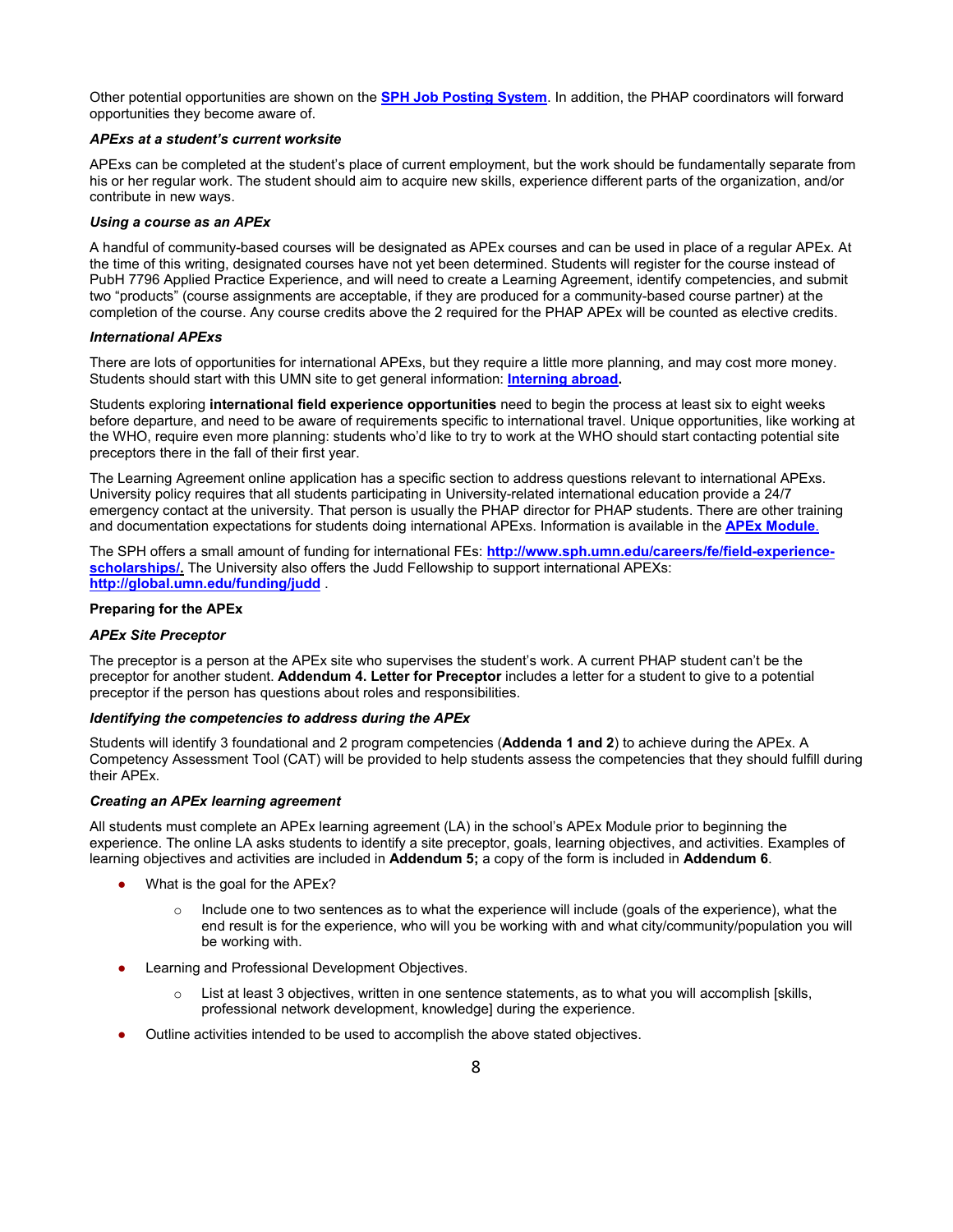o List an activity for each objective.

#### **Important note: Dr. Wurtz—not your Academic Advisor—is the Faculty Advisor for all APExs.**

The LA should be reviewed with and approved by the PHAP coordinator prior to the student submitting it in the APEx Module. The LA will be automatically be sent to the site preceptor for his/her review and approval, and to the PHAP program director (Dr. Wurtz) for her review/approval, and then finally to the PHAP coordinator.

#### *Registering for PubH 7796*

Once the LA has been signed, the PHAP Coordinator will send the student an email with a permission number to register. Students register for the APEx in the semester in which they start the work. For most PHAP students, this is summer semester between 1st and 2nd year. Students should register for 2 credits (in the PHAP section) and opt for an S/N grading basis (the APEx is judged on a satisfactory/unsatisfactory basis). If you don't complete the work in that semester, you will receive a "K" (placeholder) grade until the work is complete.

#### *Getting paid and scholarships*

A student may be paid for an APEx but that is the exception rather than the rule.

The SPH and other organizations may provide funding to support an APEx (e.g., for travel to a distant site, or a stipend for living expenses); however, these funds are very limited and mostly focused on international APExs (see above under *International APExs*).

#### *Background checks*

Minnesota law requires certain facilities to submit paperwork for a criminal background check for all personnel with direct unsupervised (outside the hearing or vision of a supervisor at the facility) client contact. If you are placed in such a facility, you may be asked by the institution to submit paperwork, or the institution may require that you have this check facilitated by the School of Public Health. Facilities covered by this law are hospitals, boarding care homes, outpatient surgical centers, nursing homes, home care agencies, residential care homes, and board/lodging establishments providing health supervision services.

If a background check is required, the SPH Student Services Center can arrange to have the background check performed. Call them at 612/626-3500, or come to A395 Mayo for assistance.

#### **Completing Your Field Experience**

#### *Behavior at the APEx site*

Treat the APEx as a job—show up on time, ready to contribute. Learn from the people and surroundings. Do more than your share. The APEx should benefit both the student *and the site*. Be flexible and respectful. The preceptor works with the student in addition to his/her daily responsibilities. Be respectful of his/her time.

Wear clothes that are appropriate to the worksite. The may mean ties for men, no jeans, no open-toed shoes.

#### *APEx Products*

APEx products are created to benefit the practice site. The products are also used document the student's achievement of competencies. Students should work with their preceptor and other personnel at the site to identify two products to complete during their time at the site. Examples of products include

- Policy brief or analysis
- Literature review or white paper
- Creating a database
- Preparing a document: a training manual, a fact sheet, a brochure, educational/health promotion materials, a FAQ sheet
- Organizing and managing events such as a farmer's market, community meetings, or conference ("product" might include flyers announcing event, after-event assessments)
- Site specific reports or evaluations
- Community health needs assessment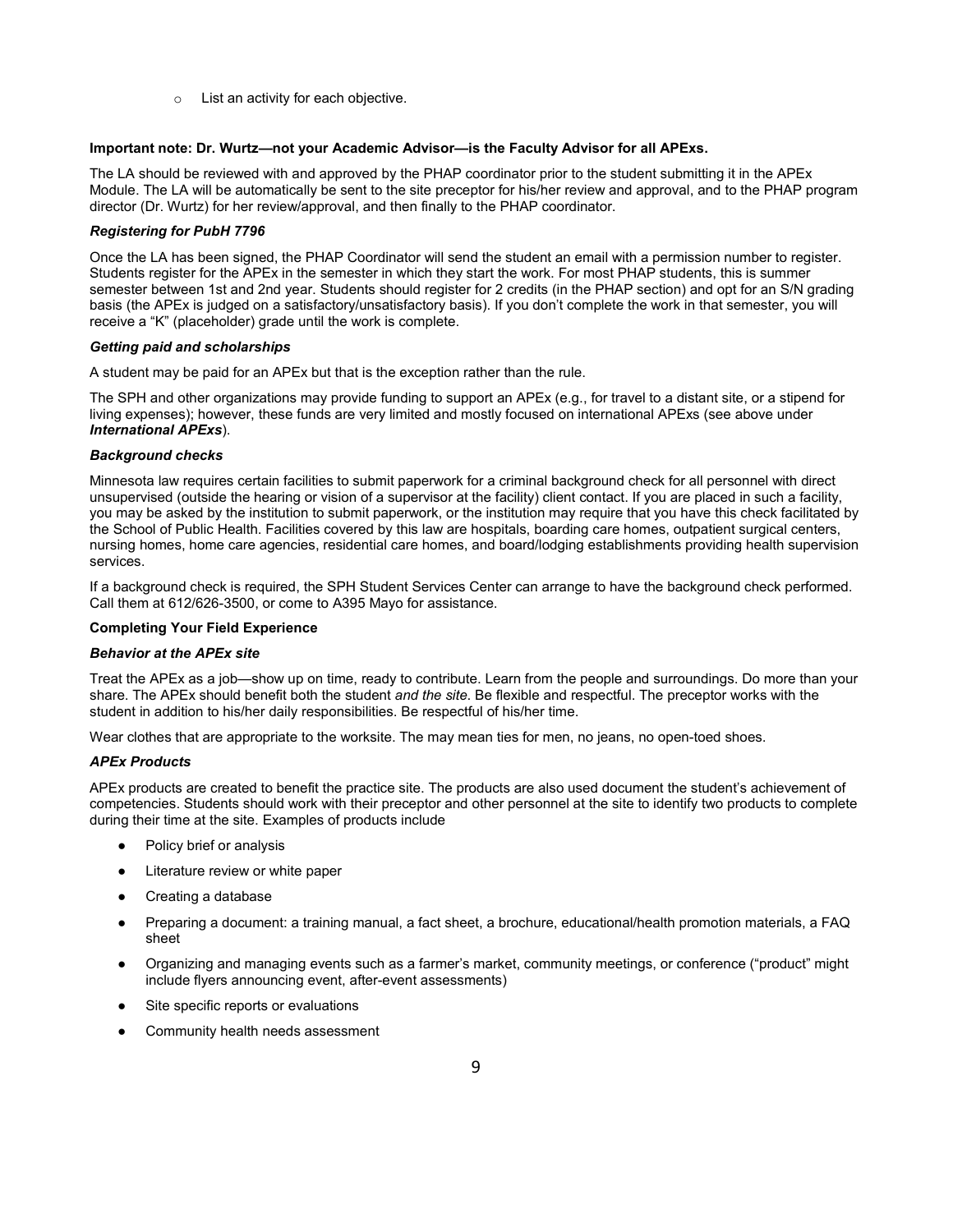- **Evaluation plan**
- Guidance document
- Data collection form
- Meeting minutes
- PowerPoint presentation
- Poster presentation
- Curriculum
- Developing a website or adding content to one (the "product" might consist of url and screen shots)
- Evaluation templates
- Prioritization or opportunity grid
- Preparing (or working on) a grant proposal or budget or a budget report
- Fundraising strategic plan
- Preparing and/or administering a survey or questionnaire
- Communication campaigns ("product" might consist of campaign plan, newsletters, examples of tweets or blog posts, flyers, etc)
- IRB proposal (for community-based research project)
- If asked to assess a specific product, event, organization, etc, even an email report would count as a "product"
- Participating in gathering information from focus groups, key informant interviews
- Photographic essay
- Developing or administering a survey

Because certain activities (e.g., developing a database, participating in focus groups, facilitating meetings) don't translate well into "products" and because some agencies/organizations may not want you to share a sensitive document (e.g., surveillance data, a SWOT analysis, etc), you may have to record your work in one or more journal entries or summary documents which become your work "product."

Journal entries should follow the format shown in **Addendum 7. Journal Format**. The entry should include the site, the date(s) of the activity(ies), a name/title/brief description of the activity(ies) (e.g., "prepared database," or "facilitated community organizing meeting"), and a brief description of the activity(ies), and the competency(ies) demonstrated by the activity(ies) and how the student met the competency The overall description should be between 200 and 350 words long. If journal entries are being used in lieu of "products," the student must create two separate journal entries for the two separate products. *Reflection papers are not acceptable products.*

Naturally, since you are only producing two "products" and you are supposed to demonstrate five competencies, each product can demonstrate more than one competency.

When the student has completed the APEx, he/she/they will submit the products via the APEx Module to the school.

#### *Student and preceptor evaluations and final grade*

When the APEX is complete, the student will be asked to review the site and preceptor, using an online form (**Addendum 8. Student APEx Evaluation Form**). The student's completed review of the site and preceptor will be viewable by the student, PHAP faculty advisor, and PHAP coordinator. **The preceptor does not have to grade the products or submit a grade for the student.**

Similarly, the preceptor will be asked to review the student, using an online form (**Addendum 9. Preceptor APEx Evaluation Form**). This review will be viewable by the student, preceptor, PHAP faculty advisor, and PHAP coordinator.

#### *Grading the APEX*

Once the preceptor and the student have completed evaluations, the APEx faculty advisor (the PHAP director in most cases), will enter a grade of Satisfactory or Unsatisfactory based on the preceptor's evaluation for the semester in which the student has registered for the APEx.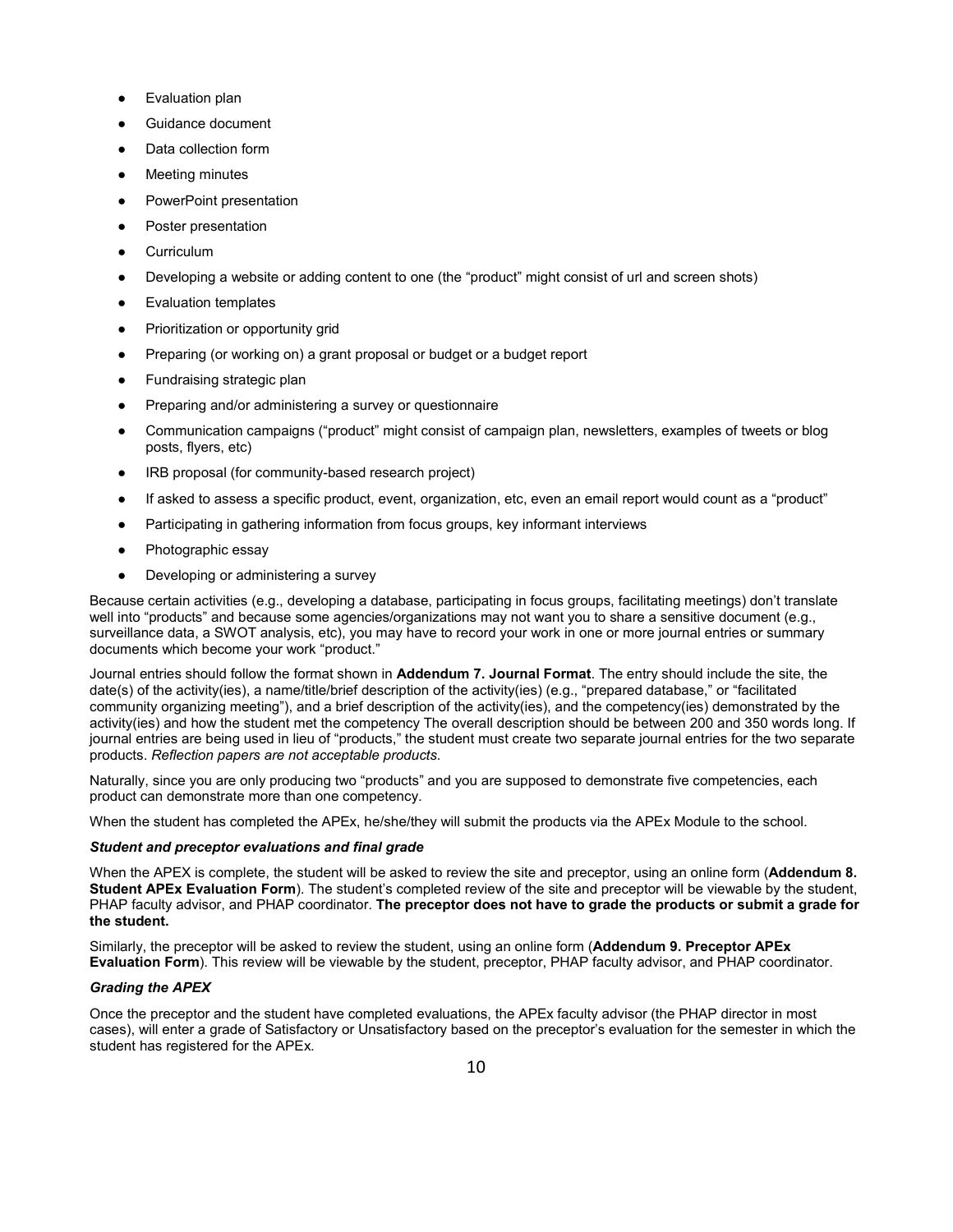#### *When you're done with your APEX*

Please send a thank you note to your preceptor. We depend on your preceptors and sites for the next group of students.

#### **Timeline for Students who Plan to Complete the APEx in the Summer between 1st and 2nd Year**

- 1. Late January/early February: Attend the PHAP APEx information meeting in late January/early February.
- 2. February/March: Start thinking about skills you'd like to develop and professional interests you'd like to explore. This may include meeting with the PHAP Coordinator to discuss professional goals and identify potential sites.
- 3. March/April: Meet with potential site preceptors to discuss objectives and activities.
- 4. April: Once a student has identified a site and a preceptor, the student drafts the Learning Agreement and the PHAP coordinator reviews and approves.
- 5. April/May: Submit the Learning Agreement through the APEx Module.
- 6. May: Register for the APEx Credits.
- 7. Summer: Complete the APEx.
- 8. After the last day listed on your APEx Agreement, you and your preceptor will automatically receive an email to remind you to complete an evaluation.
- 9. Submit your "products" to the APEx Module.
- 10. Send a thank you note to your preceptor.

#### **Frequently Asked Questions**

#### *Who has to do an Applied Practice Experience?*

*All* MPH students must do an applied practice experience.

#### *What do I do if conflicts develop at the APEx site?*

If any disagreements occur at the APEx site (for example, the preceptor feels that the student is not participating in expected activities, or the student feels that he/she is not doing meaningful work), the student and the preceptor should try to resolve the disagreement. If you'd like to do more work, or more complex work, talk to your supervisor. If disagreement persists, they should contact the PHAP director.

#### *How do the APEx and the Master's Project relate to one another?*

The APEx can serve as inspiration for the Master's Project (MP): the student can return to the APEx site to do the MP, or do a project that would benefit the APEx site, or analyze data developed during the APEx. The student can also do a master's project completely unrelated to the APEx.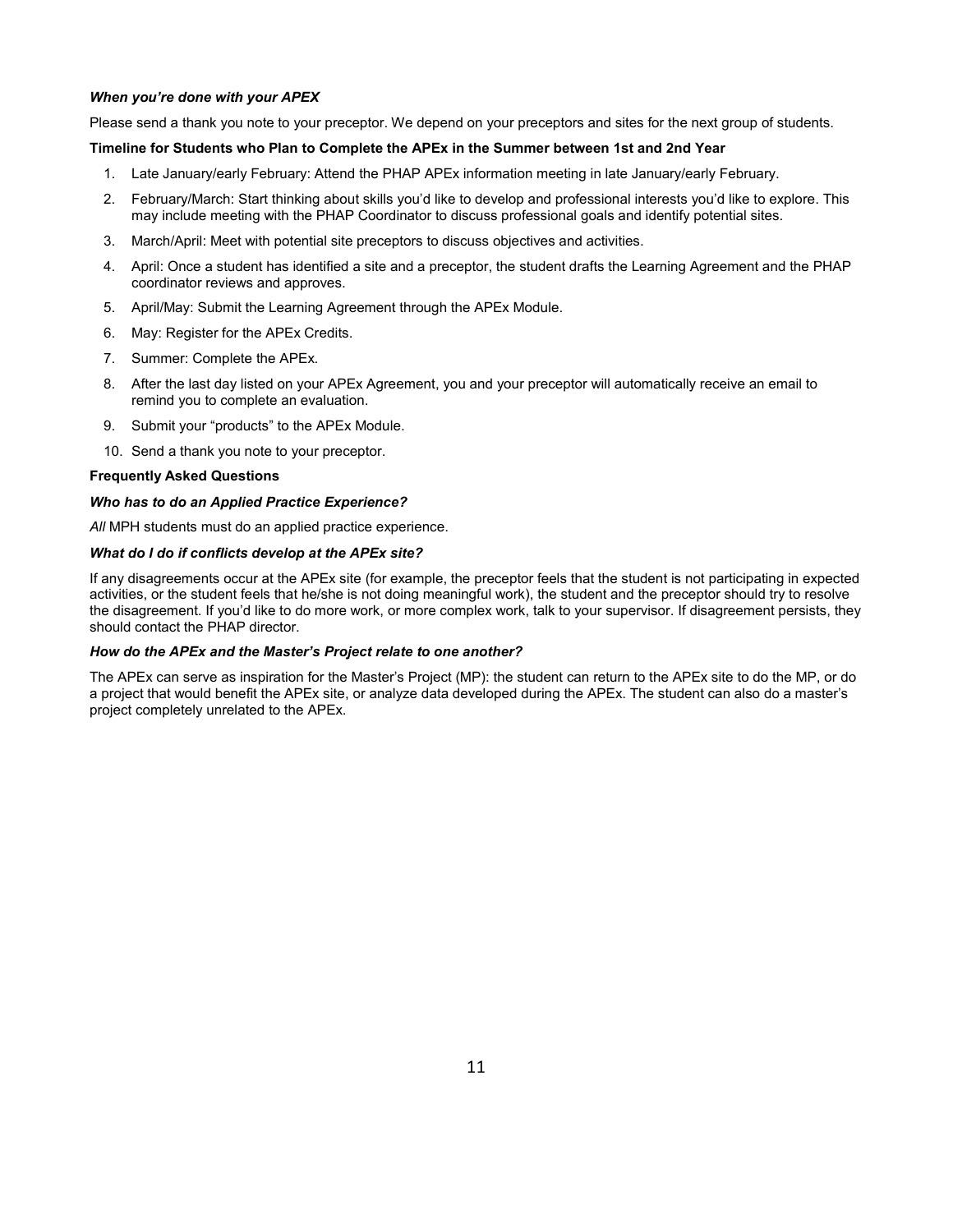#### **Addendum 1. CEPH Foundational Competencies**

#### **You must demonstrate competency in three of these during your APEx. Competencies most applicable to PHAP MPH degrees are noted with an asterisk \***

#### **Evidence-based Approaches to Public Health**

1. Apply epidemiological methods to the breadth of settings and situations in public health practice.

2. Select quantitative and qualitative data collection methods appropriate for a given public health context.\*

3. Analyze quantitative and qualitative data using biostatistics, informatics, computer-based programming and software, as appropriate.

4. Interpret results of data analysis for public health research, policy or practice.\*

#### **Public Health & Health Care Systems**

5. Compare the organization, structure and function of health care, public health and regulatory systems across national and international settings.\*

6. Discuss the means by which structural bias, social inequities and racism undermine health and create challenges to achieving health equity at organizational, community and societal levels.\*

#### **Planning & Management to Promote Health**

7. Assess population needs, assets and capacities that affect communities' health.\*

- 8. Apply awareness of cultural values and practices to the design or implementation of public health policies or programs.\*
- 9. Design a population-based policy, program, project or intervention.\*
- 10. Explain basic principles and tools of budget and resource management.\*
- 11. Select methods to evaluate public health programs.\*

#### **Policy in Public Health**

- 12. Discuss multiple dimensions of the policy-making process, including the roles of ethics and evidence.\*
- 13. Propose strategies to identify stakeholders and build coalitions and partnerships for influencing public health outcomes.\*
- 14. Advocate for political, social or economic policies and programs that will improve health in diverse populations.\*
- 15. Evaluate policies for their impact on public health and health equity.\*

#### **Leadership**

16. Apply principles of leadership, governance and management, which include creating a vision, empowering others, fostering collaboration and guiding decision-making.\*

#### **CEPH Foundational Competencies (cont'd)**

17. Apply negotiation and mediation skills to address organizational or community challenges.\*

#### **Communication**

18. Select communication strategies for different audiences and sectors.\*

- 19. Communicate audience-appropriate public health content, both in writing and through oral presentation.\*
- 20. Describe the importance of cultural competence in communicating public health content.\*

#### **Interprofessional Practice**

21. Perform effectively on interprofessional teams.\*

#### **Systems Thinking**

22. Apply systems thinking tools to a public health issue.\*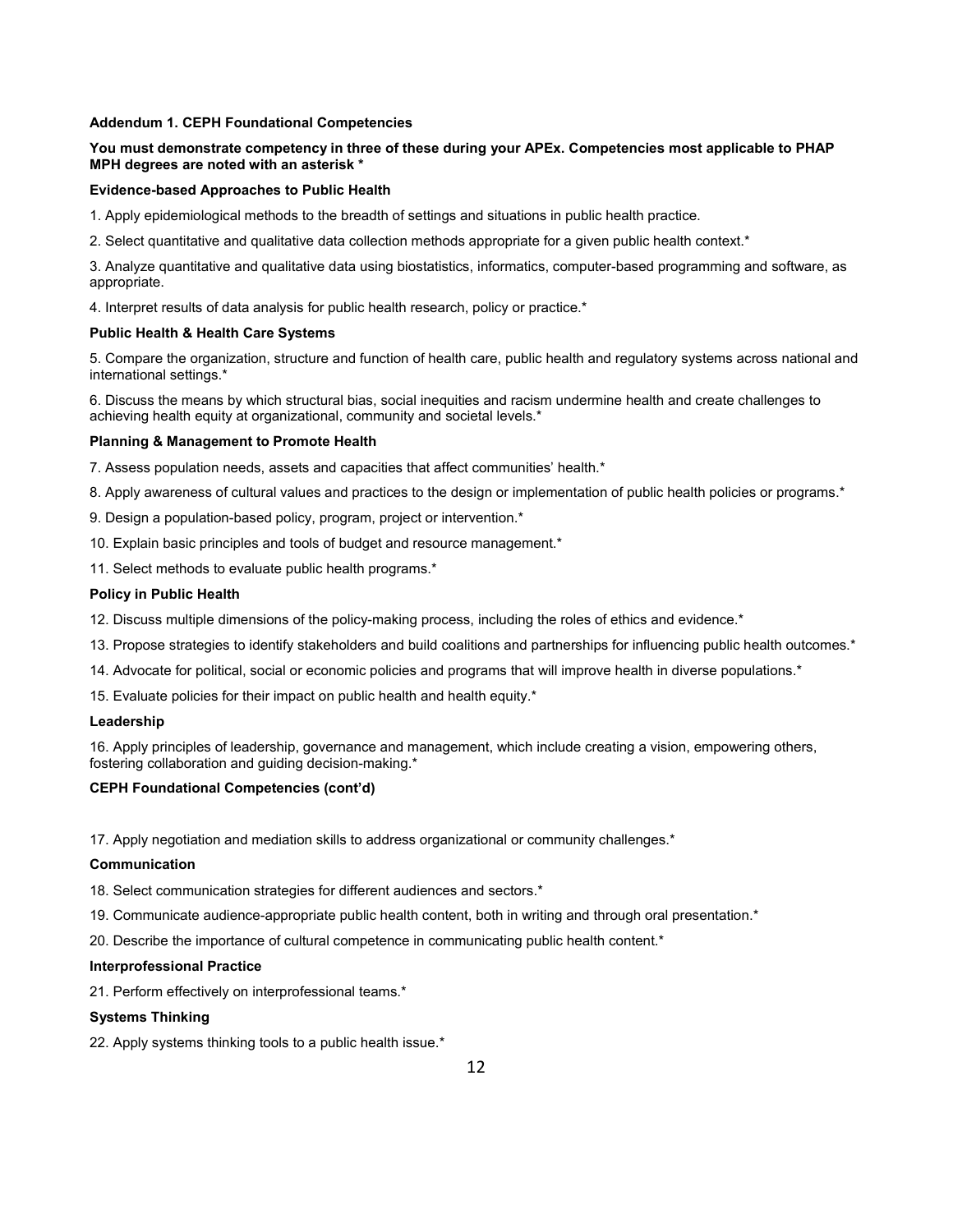#### **Addendum 2. PHAP Competencies**

Students must demonstrate competency in 2 PHAP competencies during your APEx.

- 1. Demonstrate theoretical and practical knowledge of the history and principles of delivery systems relevant to public health policy and administration.
- 2. Manage and lead public and population health care organizations, programs and systems.
- 3. Apply high quality, scientifically rigorous research to address problems in public health policy and administration.
- 4. Develop and analyze public health policy.
- 5. Communicate effectively as a leader, manager, and advocate.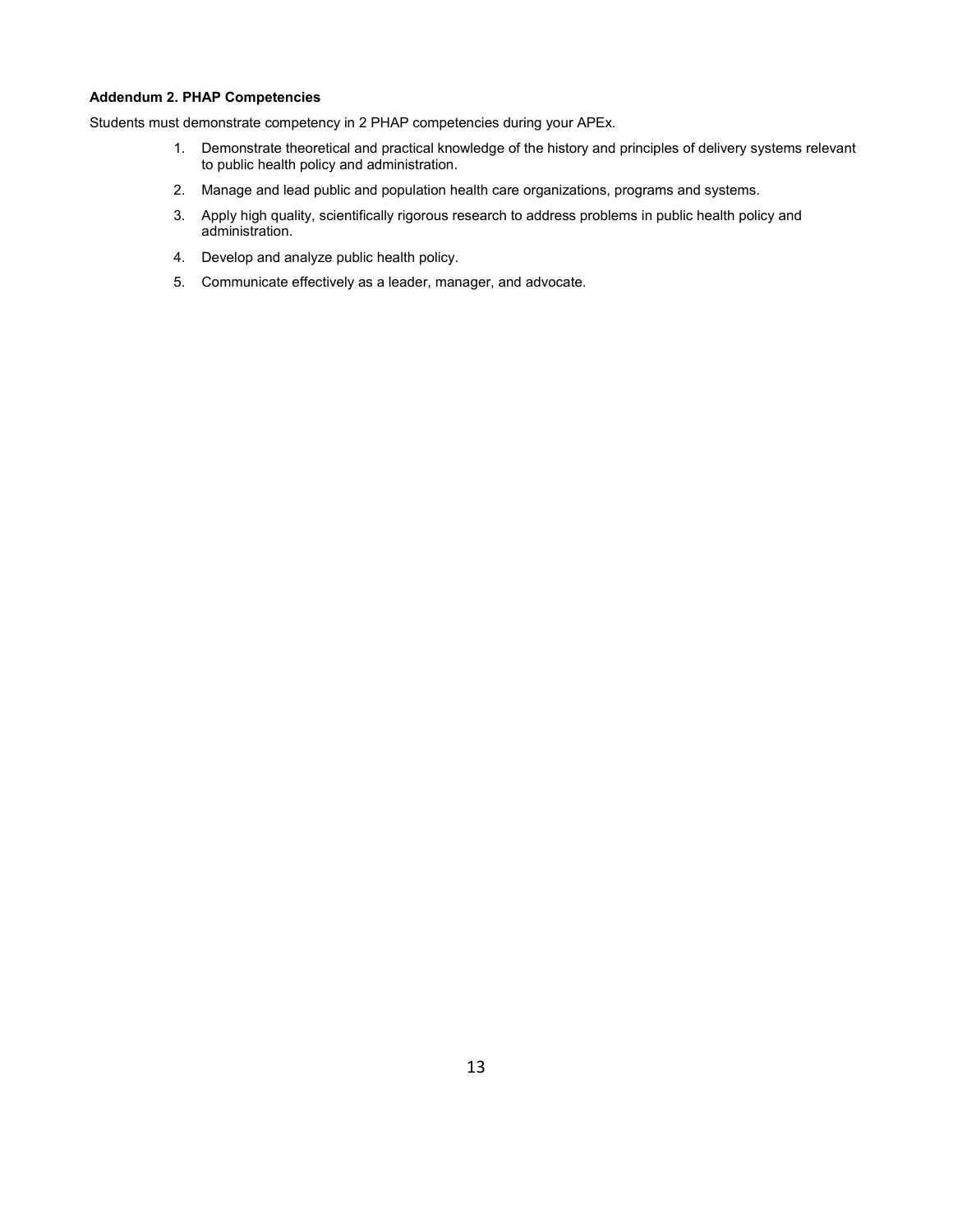#### **Addendum 3. Skills and Domains**

These lists are not exhaustive.

#### **Skills**

- Grant writing
- Community building
- Community engagement
- Negotiation
- GIS skills
- Budgeting
- Planning
	- Operations
	- Program
	- Strategic
- Assessment and evaluation
- **Report writing**
- Data analysis
	- Excel
	- Access
	- SAS, SPSS, STATA
- Data visualization
- Social media communication skills
- Writing skills
- Public speaking
- Conference planning
- Literature review skills
- Quality improvement tool use
- Managing teams/groups
- Critical thinking skills
- Systems thinking skills
- Preparing training/health education material
- Project management

#### **Domains**

- Informatics/e-health
- Legislative processes
- Preparedness/emergency management
- Maternal-child health
- Adolescent health
- Communicable disease
- Chronic disease
- Environmental health
- Health equity
- Health care systems
- Oral health
- Health insurance
- Access to care
- Transportation
- Vaccines
- School-based health
- Reproductive health
- Injury and Violence Prevention
- Tobacco
- Gun violence
- HIV/AIDS
- Cardiovascular disease
- Food safety
- LGBTQ health
- Mental health
- Senior health
- Substance use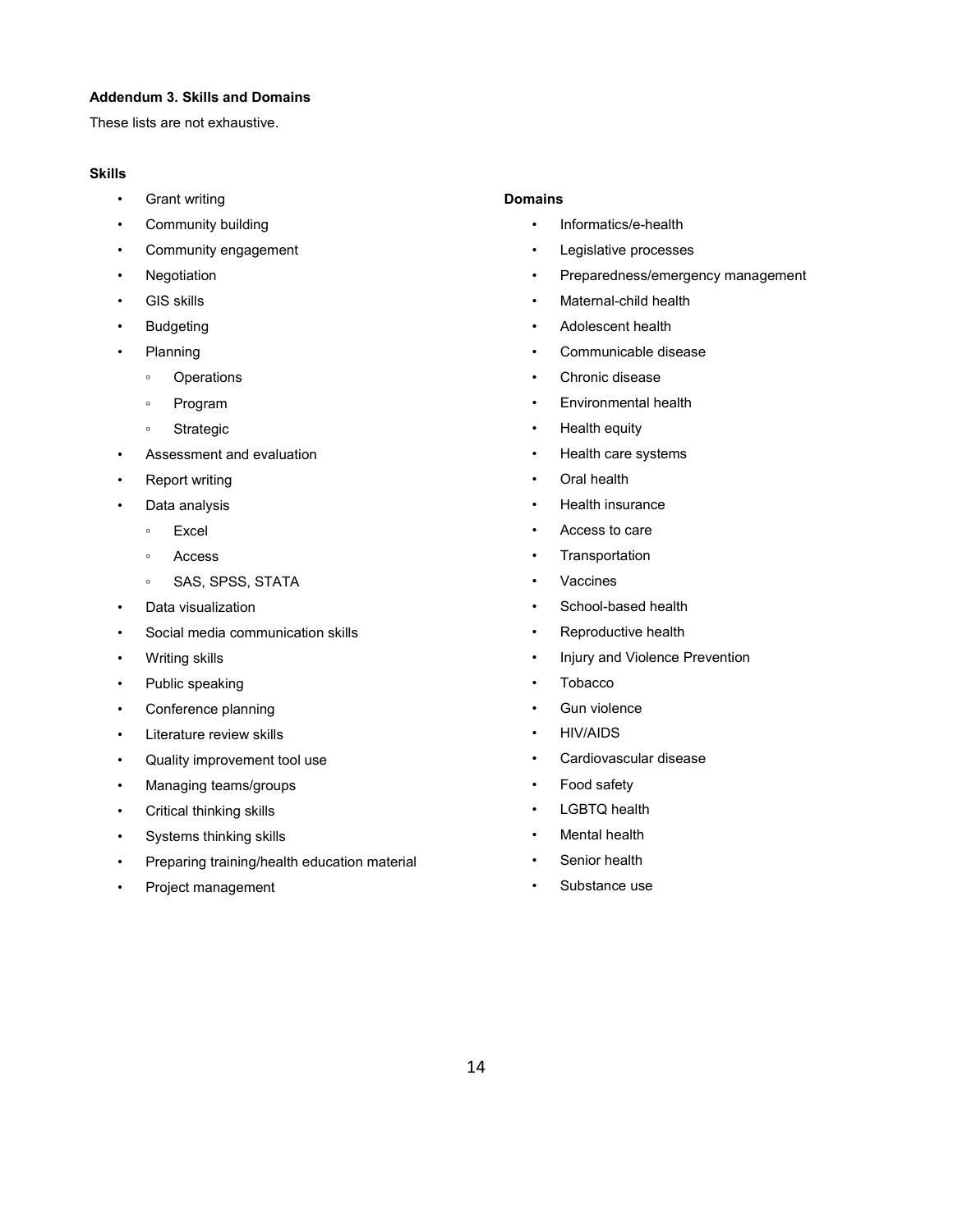#### **Addendum 4. Letter for a Preceptor**

#### Dear Preceptor,

Thank you for considering being a Applied Practice Experience preceptor for a student in the University of Minnesota's School of Public Health PHAP (Public Health Administration and Policy) MPH program.

The Applied Practice Experience (APEx; formerly called a field experience) is a cornerstone of the MPH degree. The APEx is an opportunity for students to see what really happens in public and population health agencies and organizations, and a chance to apply knowledge and skills learned in course work. All students studying for an MPH are required to do an APEx.

The APEX is a chance for a student to try something completely new, to test a professional interest, to learn new skills, to contribute to the work of an organization, and to make new professional contacts.

Starting in 2018-2019, students are required

- To identify 3 "foundational" and 2 program (PHAP) competencies to meet during the APEx. The student will work with you to identify those competencies, and should be evaluated on whether they met them.
- To produce two "products" as part of their APEx. Products can be a document (such as health education materials, a policy brief, or a health needs assessment) or they can be something harder to demonstrate (like a database or organizing a meeting), in which case the student can create a journal that describes the product.

In our experience, APExs work best if students have specific assigned responsibilities based on their skills and interest. These might include

- Helping to manage a project
- Participating in a program evaluation or CQI project
- Analyzing data
- Writing reports
- Attending relevant meetings and conferences
- **Grant writing**
- Being included in discussions about organization activities and priorities

Ideally, the preceptor and student meet on a regular basis for the preceptor to provide feedback and insight.

If you agree to be the student's preceptor, you and the student will define at least three learning goals and activities to meet those goals. The student creates an online "Learning Agreement." Once the PHAP program has approved the agreement, it is forwarded to you for your electronic approval.

The student performs the APEX under your supervision. At the end of the APEx, you will be asked to fill out a relatively brief electronic evaluation form. You do not need to grade the student or the products.

Students must spend approximately 90 hours engaged in the APEx.

Thank you for being involved in our students' education and professional development. If you have any questions, please feel free to contact me a[t rwurtz@umn.edu](mailto:rwurtz@umn.edu) or 612.625.1387.

Rebecca Wurtz, MD, MPH

Associate Professor, University of Minnesota School of Public Health

Director, PHAP Programs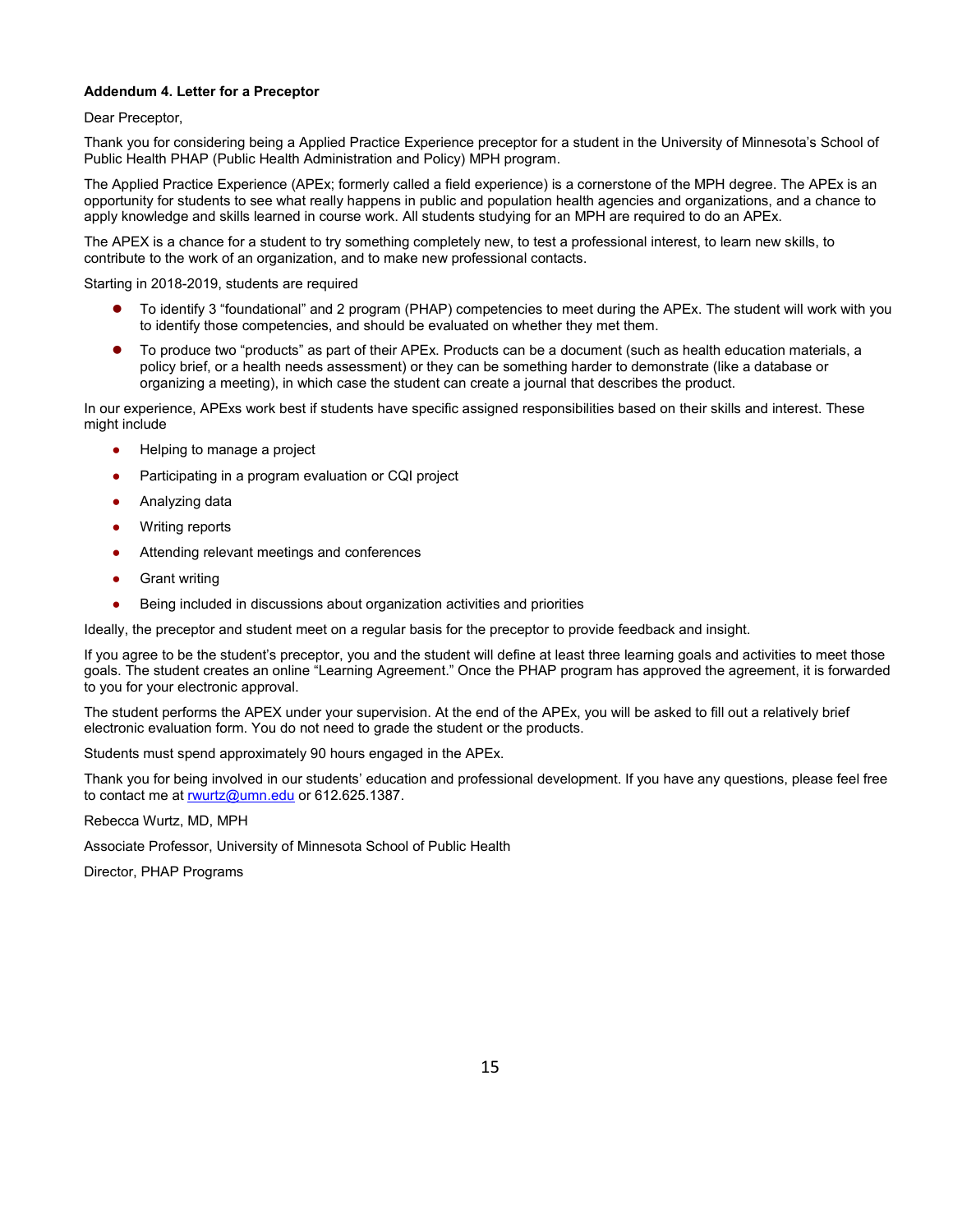#### **Addendum 5. Examples of Learning Agreement Objectives and Activities**

| <b>Learning Objectives</b>                                                                | 2 or 3 Proposed Activities                                                                                        |
|-------------------------------------------------------------------------------------------|-------------------------------------------------------------------------------------------------------------------|
| Assessment of community needs                                                             | Conduct local needs assessment                                                                                    |
|                                                                                           | Review existing local data sources                                                                                |
|                                                                                           | Attend community meetings and assess use of local resources to<br>$\bullet$<br>determine community objectives     |
| Exposure to political process as it<br>relates to public health                           | Research policy initiatives<br>$\bullet$                                                                          |
|                                                                                           | Develop background papers/memos<br>$\bullet$                                                                      |
|                                                                                           | Attend legislative hearings<br>$\bullet$                                                                          |
|                                                                                           | Attend strategy meetings to discuss policy initiatives                                                            |
|                                                                                           | Apply foundations and principles of public health practice obtained from<br><b>PHAP Foundations class</b>         |
| Understanding of how a<br>county/state/ health department or<br>local non-profit operates | Attend staff meetings of agency staff and summarize communication and<br>$\bullet$<br>leadership strategies       |
|                                                                                           | Develop background materials to analyze management/budget issue<br>$\bullet$                                      |
|                                                                                           | Participate in program planning meetings<br>$\bullet$                                                             |
|                                                                                           | Work on program strategic planning document<br>$\bullet$                                                          |
| Development of community<br>partnerships                                                  | Attend community meetings and participate in advocacy and training<br>$\bullet$<br>opportunities in the community |
|                                                                                           | Conduct site visits to local community agencies and non-profits<br>$\bullet$                                      |
|                                                                                           | Conduct informational interviews of leaders/providers in community<br>$\bullet$<br>agencies                       |
|                                                                                           | Develop cooperative strategic plan for collaborative community activity<br>$\bullet$                              |
| Development of programs                                                                   | Conduct needs assessment and identify problems/needs for specific<br>$\bullet$<br>program                         |
|                                                                                           | Develop program objectives<br>$\bullet$                                                                           |
|                                                                                           | Conduct SWOT analysis<br>$\bullet$                                                                                |
|                                                                                           | Develop strategic plan laying out program objectives, milestones,<br>budget, etc.                                 |
| Administration of an existing or<br>developing program                                    | Develop program budgets and review processes<br>$\bullet$                                                         |
|                                                                                           | Develop evaluation plan<br>$\bullet$                                                                              |
|                                                                                           | Identify key program objectives and current strengths and weakness<br>(SWOT)                                      |
|                                                                                           | Assess current management and leadership structure and areas for<br>improvement                                   |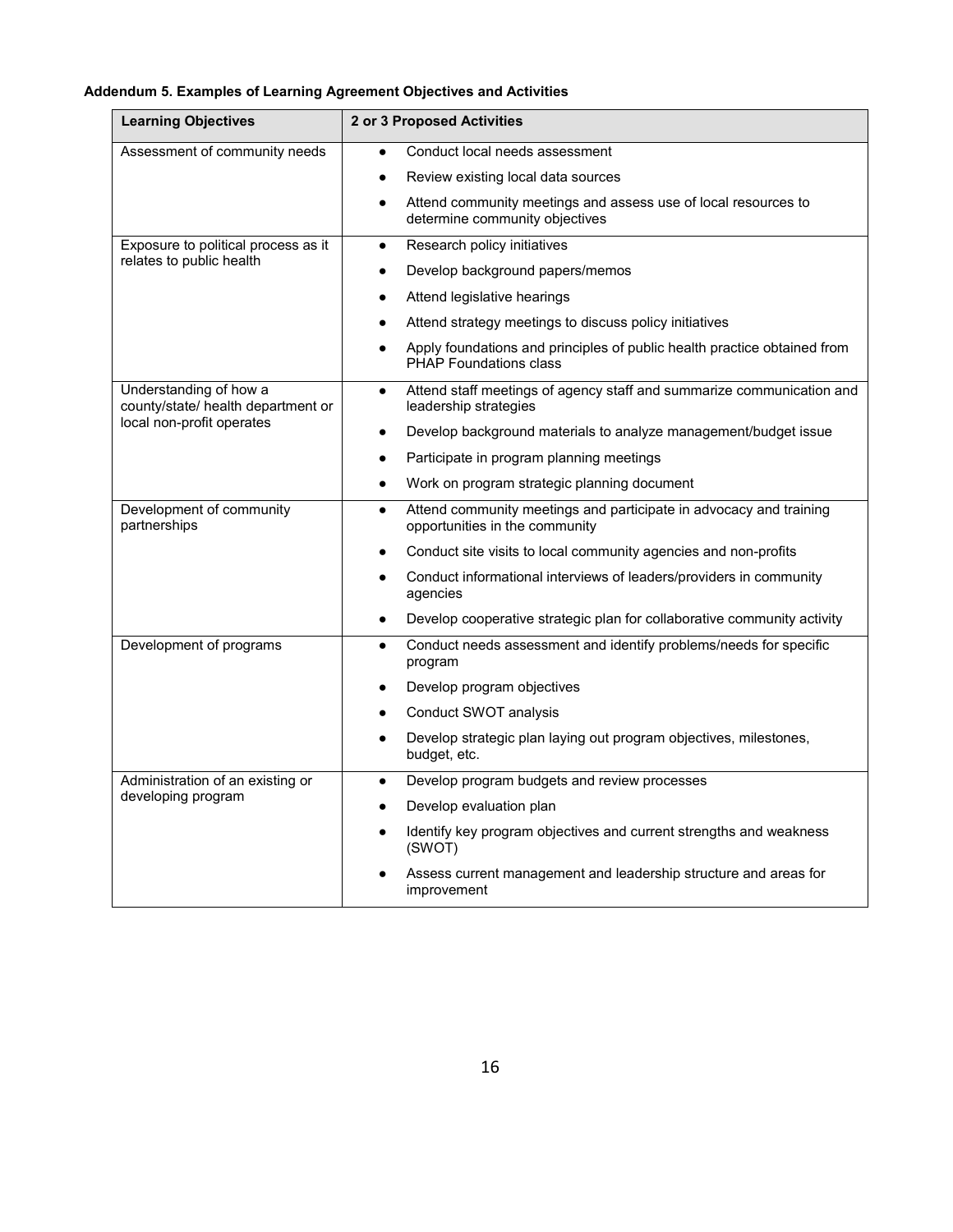## **1.4 MASTER'S PROJECT (INTEGRATED LEARNING EXPERIENCE OR ILE)**

All PHAP students must complete a master's project.

#### Purpose of the master's project

According to the Council on Education in Public Health (CEPH), UMN SPH's accrediting body, master of public health (MPH) students must complete "an integrative learning experience (ILE) that demonstrates synthesis of foundational and concentration competencies. **Students in consultation with faculty select foundational and concentration-specific competencies appropriate to the student's educational and professional goals**." (From the **[Accreditation Criteria for Schools of Public](https://ceph.org/assets/2016.Criteria.pdf)  [Health, Amended June 2016](https://ceph.org/assets/2016.Criteria.pdf)** )

According to CEPH, the ILE "may take many forms, such as a practice-based project, essay-based comprehensive exam, capstone course, integrative seminar, etc." The PHAP program requires an integrative learning experience that takes the first of these forms, a **practice-based master's project (MP)**.

The MP should demonstrate evidence of meeting selected competency(ies). Foundational and PHAP program (concentration) competencies are shown in **Addendum 1**. Demonstration of meeting competencies will be part of the MP evaluation criteria. **Addendum 2**. **Master's Project Evaluation Criteria.** 

#### MP expectations

MPs vary in their content and scope. But no matter what you decide to do, the project must meet the following expectations

- A high-quality paper and oral presentation. "Ideally, the written product is developed and delivered in a manner that is useful to external stakeholders, such as non-profit or governmental organizations. " (**[CEPH](https://ceph.org/assets/2016.Criteria.pdf)**)
- A minimum of 90 hours of work on the project. (Experience shows that it usually takes many more hours.)
- Work that is original and contributes something new to the field of public health.

#### Group projects

Two or more students may work together on a larger scale project, but each student must spend 90 hours. These projects usually have the same advisor. Final products can be combined (e.g., separate chapters of a larger analysis) or independent. For combined products, each student should contribute approximately 20 pages to the final written product. However, for example, the introduction and reference list could be shared. Early in the project, students should meet as a group with the advisor to define shared and separate responsibilities. Students should consider a formal agreement on responsibilities, timelines, etc. There are templates for group agreements on the Moodle site for PubH 7784.

#### Community-based projects

We encourage students to work with local health departments, other local agencies, non-profits, and community-based organizations on a MP. Students working in this setting will likely have a community-based advisor in addition to their faculty advisor. The student, faculty advisor, and community advisor should work together to develop the proposal and the student's work should be overseen by both the faculty and community advisors. (The community advisor would serve as a reader on the student's MP Committee; thus, the committee would consist of the faculty adviser, the community adviser, and one additional reader.)

#### Advice from your peers

Each May, we ask the PHAP students finishing their MPs what they wish they had known when they started their projects. Throughout this guide, we have highlighted

their advice in textboxes, such as this one:

#### **The MP Seminar (PubH 7784)**

How does the MP course relate to the actual MP? The MP course serves as scaffolding for the MP project. Dr. Wurtz and the Teaching Fellows will help you meet some deadlines

"The Masters Project Seminar is a huge opportunity and if you give it a lot of attention, it's probably one of the best learning tools available."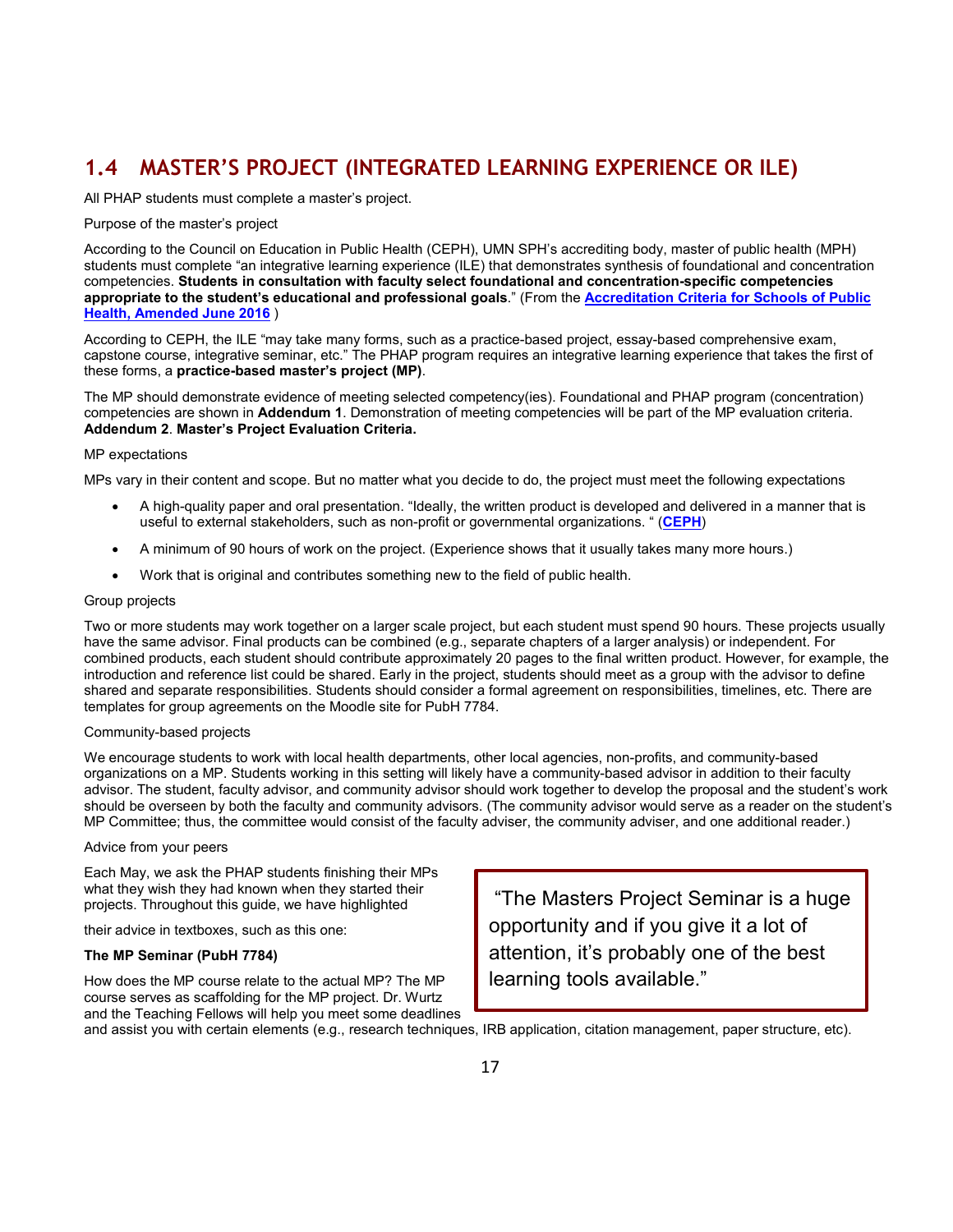However, most of the work on your MP will take place outside of the context of the class. You will get a separate grade for the course and for the MP.

You must enroll in PubH 7784 Master's Project Seminar (1 credit each semester) in both fall and spring semester of your second year. If you plan to complete your master's project in spring semester of second year, you should enroll in PubH 7794 ILE-Master's Project (2 credits) for that semester, but you cannot enroll until you have submitted an approved Master's Project Proposal.

If you meet the milestones as outlined in class you will probably finish your MP without any problems. If you do not meet the milestones, you will probably not finish your MP on time. So meeting the course's milestones is a critical step toward graduating with your MPH on time.

#### **The Role of the Teaching Fellows**

Teaching Fellows are PhD candidates in the Division of HPM who have good writing, editing, and research design skills. They serve as TAs for the PubH 7784 MP Seminar, leading small group discussions and grading homework assignments. In addition they serve as resources for project design, for identifying MP committee members, and for feedback on writing.

#### **Steps to a Successful MP**

Although this manual gives a lot of direction and advice, the MP can be summarized in these 16 simple steps.

- 1. Identify a topic. *Steps 1 and 2 are interchangeable.*
- 2. Identify an advisor and readers (your MP committee). *Steps 1 and 2 are interchangeable.*
- 3. Write a MP proposal that includes introduction (also called background), public health importance, proposed methods, and timeline.
- 4. Have your proposal approved by your advisor and readers and submit it to the TFs along with the **MP Proposal Form: Addendum 3** – also available as a free-standing document on the PubH 7784 Moodle site. The deadline is December 14; **any time before that is okay**.
- 5. (If necessary, obtain IRB approval before you begin work.)
- 6. Do "data collection" (the exact nature of step 6 will depend on the nature of your MP).
- 7. Do "data analysis" (the exact nature of step 7 will depend on the nature of your MP).
- 8. Write up results. Write discussion and conclusion.
- 9. Assemble pieces (abstract, introduction, public health importance, methods, results, discussion and conclusion) into a draft of your master's project paper. (Note that the introduction and public health importance will evolve as you work toward the finish.)
- 10. Provide a first draft to your Teaching Fellow and Advisor.
- 11. After your Teaching Fellow and Advisor have provided feedback and approval to circulate, give draft to readers for review.
- 12. Modify paper based on committee feedback (repeat step 11-12 until entire MP Committee approves paper).
- 13. Submit final, committee-approved electronic .pdf version of paper to the PHAP program coordinator along with **MP Completion Form: Addendum 4** (also available as a freestanding form on the PubH 7784 course Moodle site).
- 14. Give oral presentation.
- 15. Graduate!
- 16. Celebrate. (Step 16 can be repeated.)

#### **Types of MPs**

While there are many types of projects that meet the expectations for a MP, they usually fall into one of several categories. In addition to describing the types of projects, examples of courses that teach the skills needed and HPM faculty members who have expertise in that area are listed.

Primary collection of data

"Pick your project ASAP!"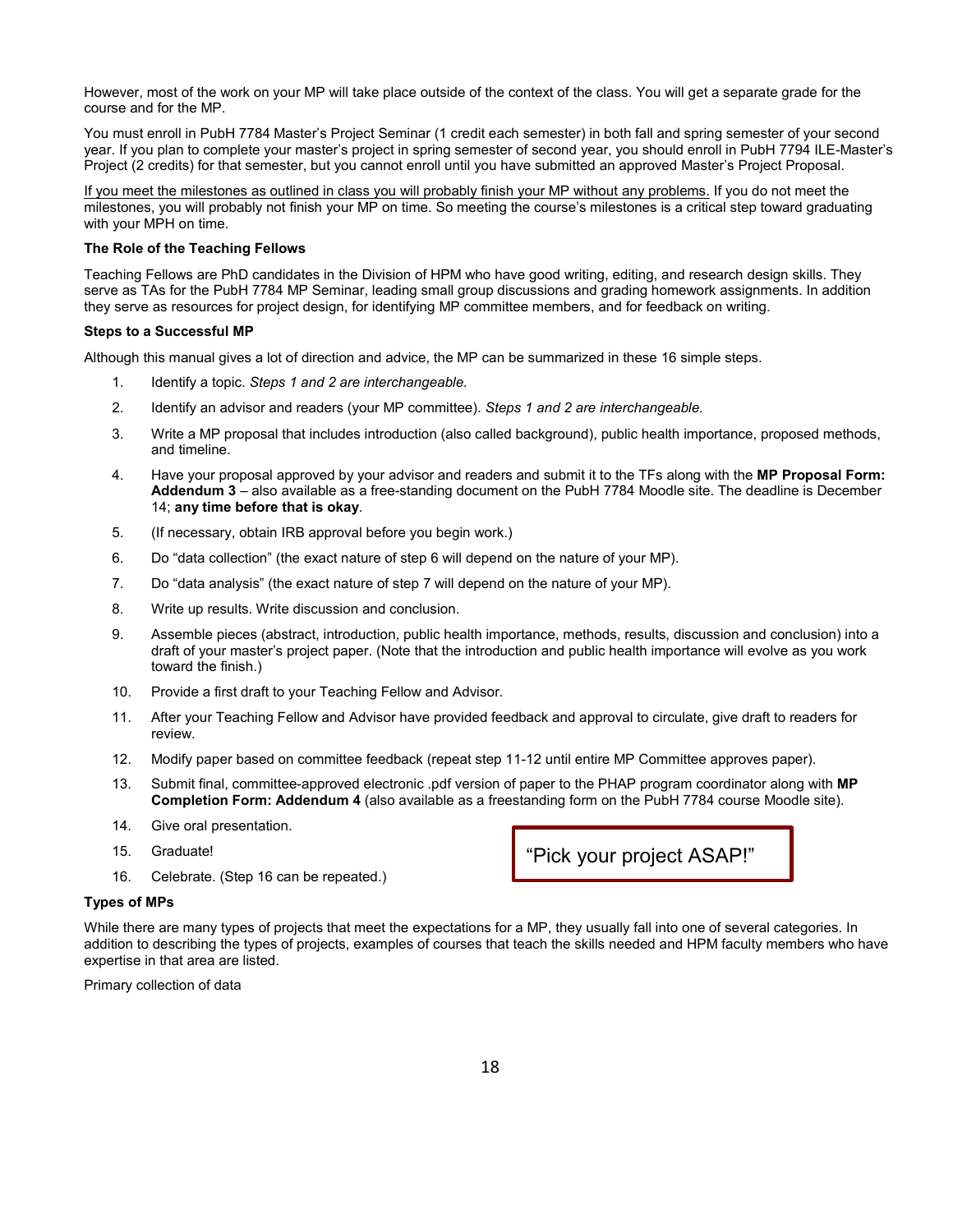Students can design a data collection research project from beginning to end, writing a protocol, collecting and analyzing data, and writing a conclusion. Either quantitative or qualitative data collection is appropriate. This option allows students to learn the research process and be involved in primary research.

#### However,

- This always takes substantially longer than you expect.
- If data collection involves human subjects and is not an internal QI project, the student MUST receive Institutional Review Board (IRB) approval before starting the project. See **Human Subjects Research and IRB Approval**. This requires additional time and paperwork, and the student should plan for this additional effort. In addition, if the project is done in the context of another organization or institution with an IRB (such as a healthcare organization or health department), the student will need to obtain that institution/organization's IRB approval also. Finally, data collection almost always takes longer than anticipated due to circumstances often outside the student's control. Have early discussions with instructor, TFs and advisors to assess the MP time line.

#### *Good courses*

- PubH 6600 Qualitative Methods in Public Health Practice
- PubH 6780 Qualitative Research Methods for Health Services Research
- PubH 6470 SAS Procedures and Data Analysis
- PubH 6810 Survey Research Methods
- PubH 6806 Principles of Public Health Research

#### *Workshops*

- Designing and conducting focus groups **<http://www.sph.umn.edu/academics/ce/courses/focusgroup/>**
- SAS Institute courses **http://it.umn.edu/list-courses#SAS**

#### *Potential advisors*

All of the HPM faculty have expertise in this area.

Secondary analysis of data collected as part of another research project

Students may do a secondary analysis of human subject data that has already been collected; this is far easier, but still gives students the experience of formulating a hypothesis, and organizing, analyzing, and interpreting data. Usually the student finds a research project that has been partially completed, or identifies a new research question to apply to the existing data. Secondary analysis of data collected for another purpose may require an expedited review or waiver by the UMN IRB and the project's home institution or organization's IRB (if the project is being done for a health department or a hospital, for example). See **Human Subjects Research and IRB Approval.**

#### *Good courses*

- PubH 6470 SAS Procedures and Data Analysis
- PubH 6617 Practical Methods for Secondary Data Analysis
- PubH 6806 Principles of Public Health Research
- PubH 6845 Using Demographic Data for Policy Analysis

#### *Potential advisors*

All of the HPM faculty have expertise in this area.

Analysis of publicly available population data

Students may analyze publicly available population data (e.g., from IPUMS, NCHS, the census, or other public source); this type of project does not require IRB review but allows the student to formulate a hypothesis and organize, analyze, and interpret data.

I wish I had known to talk to professors to find out more about their research interests. They may know about databases or may have contacts you can work with.

#### Don't get in over your head!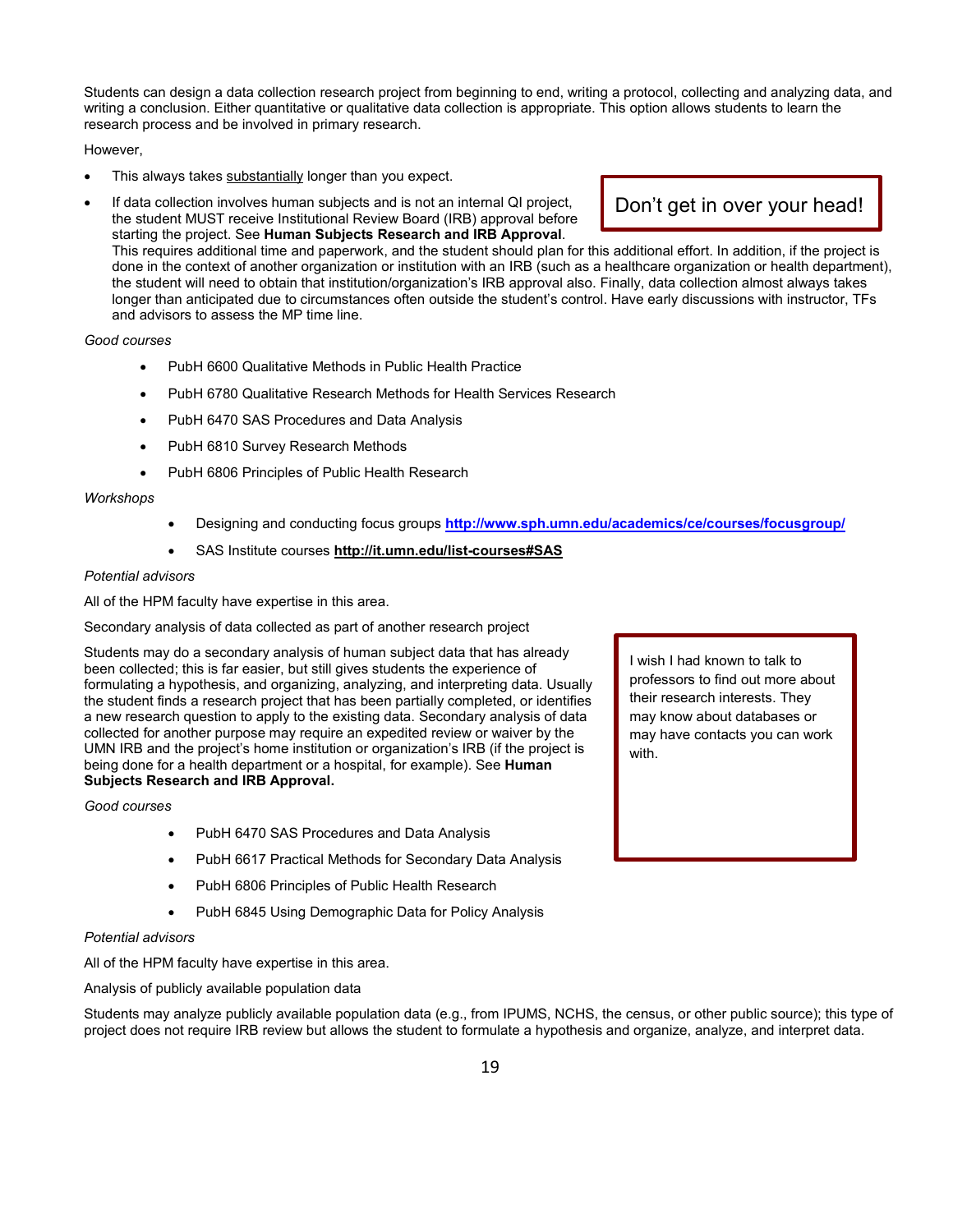#### *Good courses*

- PubH 6470 SAS Procedures and Data Analysis
- PubH 6806 Principles of Public Health Research
- PubH 6845 Using Demographic Data for Policy Analysis

#### *Potential advisors*

All of the HPM faculty have expertise in this area.

Community health needs assessment or health impact assessment

A community health needs assessment "identifies the gaps between what is and what should be." It is usually done by an agency or organization planning to address those gaps. There are many "how-to" resources, including the Community Tool Box:

https://ctb.ku.edu/en/table-of-contents/assessment/assessing-community-needs-and-resources/conducting-needs-assessmentsurveys/main

#### *Good courses*

PubH 6703 Health Impact Assessment

#### *Potential advisors*

Kathleen Call, PhD Rachel Hardeman, PhD, MPH

Program evaluation

Program evaluation systematically collects and analyzes data (about processes and outcome) of health programs and policies to answer questions about their effectiveness. Again, this is usually done in the context of an agency or organization that wants to assess its effectiveness. This type of project has the added value of being relevant and of value to the agency or organization.

#### *Good courses*

- PubH 6034 Program Evaluation for Public Health **Practice**
- PubH 6852 Program Evaluation in Health and Mental Health Settings

#### *Potential advisors*

Working with a community organization on a project can be very difficult at times. Sometimes, their expectations and mine were different. It's best to have clarity upfront.

All of the HPM faculty have expertise in this area.

#### Critical literature review

Students may do a systematic, comprehensive, integrative review of the published literature in a specific area that is relevant to public health administration and policy. A systematic review is not simply a book report of published literature. Systematic reviews require an explicit and rigorous methodology to identify relevant studies and to summarize and evaluate their data. Students doing a systematic review as a master's project should have a person with systematic review expertise as their project advisor.

#### *Good courses*

• PubH 6803 Conducting a Systematic Literature Review

#### *Potential advisors*

Mary Butler PhD

#### Policy analysis

Policy analysis systematically examines policy alternatives to a public health issue or problem. Students evaluate the potential for various policies to achieve stated goals and objectives. This option may take several forms, including a case study, policy analysis,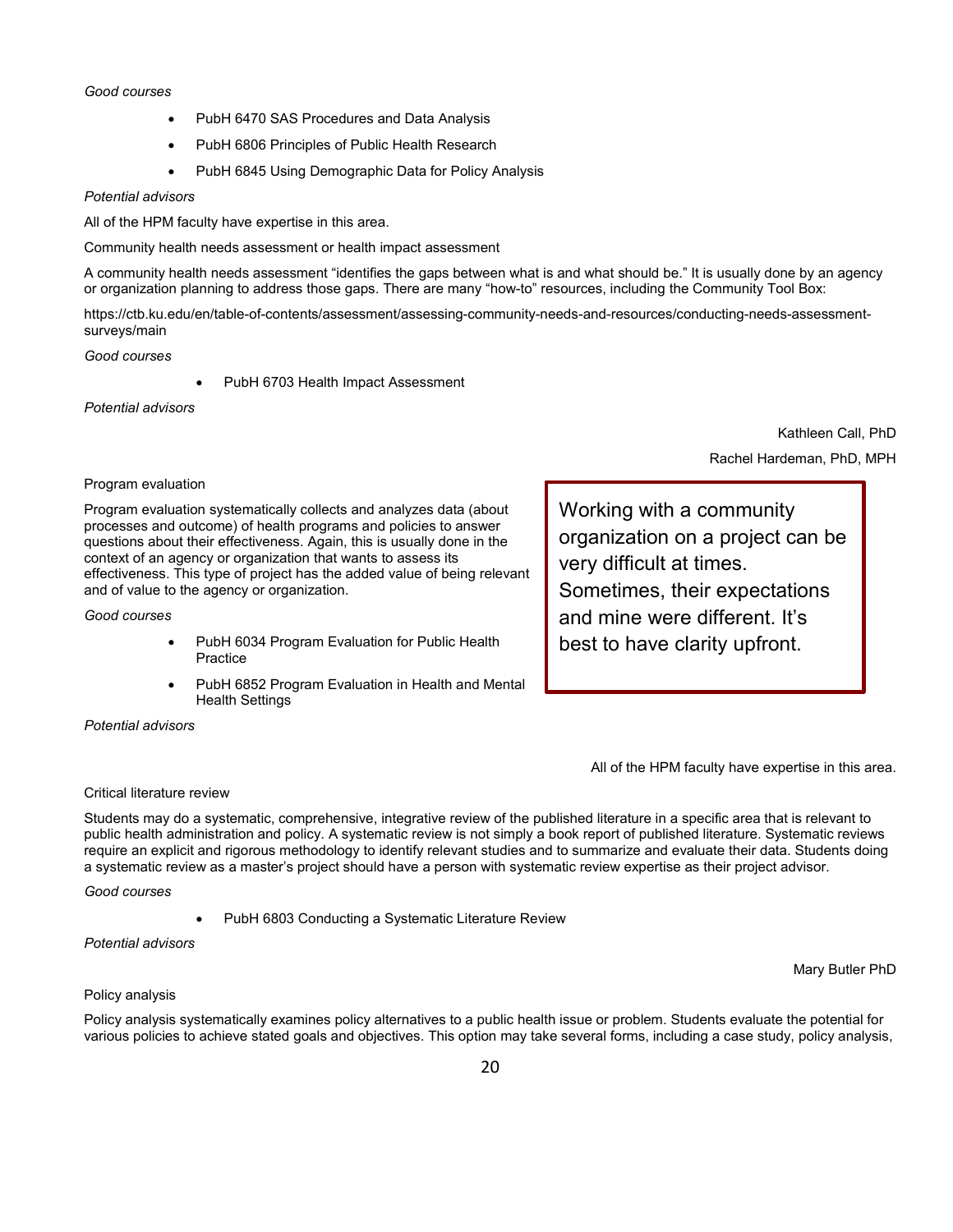historical or ethical inquiry, or others. Students may include qualitative data collection (e.g. focus groups or key informant interviews) or secondary analysis of data as part of their policy analysis.

*Good courses*

PubH 6735 Intro to PH Policy

*Potential advisors*

Cost effectiveness analysis

Cost-effectiveness analysis evaluates the costs and benefits of specific interventions—usually a new intervention versus existing practice, although several existing practices can also be evaluated.

*Good courses*

• PubH 6862 Cost-Effectiveness Analysis in Health Care

*Potential advisors*

Eva Enns, PhD

Karen Kuntz, PhD

Peter Huckfeldt, PhD

Hannah Neprash, PhD

Continuous quality improvement project

All of the HPM faculty have expertise in this area.

"Set deadlines and milestones and then meet the deadlines for the milestones!"

Students may conduct a quality improvement project in a public health agency, health care setting, or community organization using the methods and techniques of quality improvement. Such projects include but are not limited to process mapping, statistical process control, lean and six sigma analysis, and rapid cycle improvement projects

If the student(s) intends to publish or present the research outside of the context of the agency/organization they must obtain IRB approval for the project. (See below: **Human Subjects Research and IRB Approval**).

*Good courses* 

• PubH 6765 Continuous Quality Improvement: Methods and Techniques

*Potential advisors*

Jim Begun, PhD

Katie White, EdD

Bjorn Berg, PhD

#### Business plan

A student may create a structured and analytic business plan for a business that they wish to start. The plan should include a description of the business, its products and services, a market analysis and marketing strategy, and a financial plan.

*Good courses*

PubH 6755 Planning and Budgeting for Public Health

*Potential advisors*

Jim Begun, PhD

Katie White, EdD

Anne Barry, JD, MPH

Other types of projects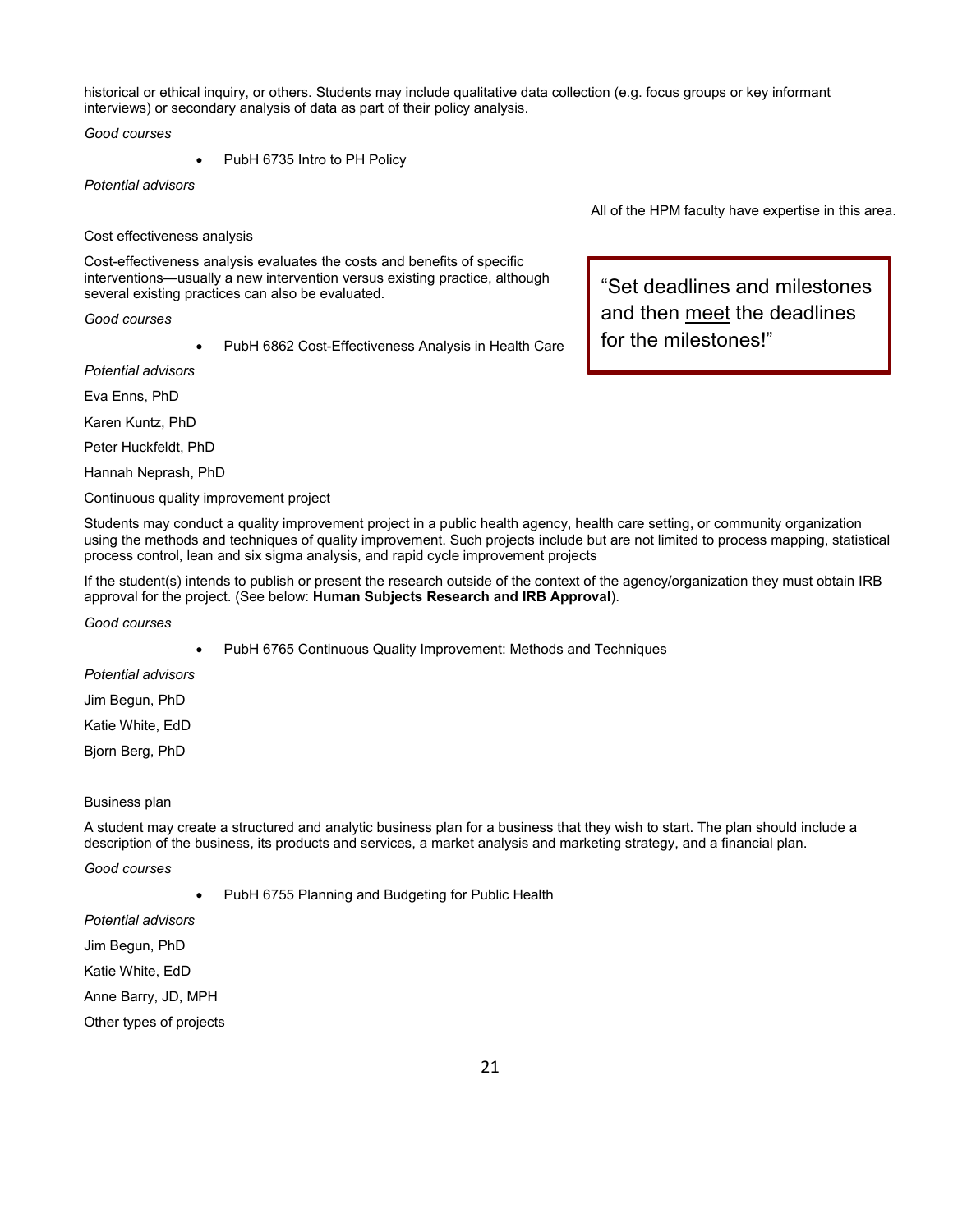Other types of projects will be considered on a project-by-project basis. Other projects include a documentary film or podcast series, a grant application, or organizing a conference and writing up the proceedings.

#### **Master's Project Committee**

The MP Committee consists of an advisor and two readers. Below we detail the roles and responsibilities for student, advisor, and reader.

Students should choose their advisors and readers thoughtfully. Faculty members and outside readers will get to know you and your skills, and may serve as professional references in the future.

#### Advisor

Establish a timeline with your advisor from the beginning, based on the course timeline. This ensures that you have a similar expectation of where you should be with things at various times of the year. I found that I was expected to be much further along for class then where my advisor thought I should be.

Each student identifies a MP advisor, who must be a regular member of the School of Public Health (SPH) Division of Health Policy and Management faculty (faculty profiles available at **<https://directory.sph.umn.edu/division/health-policy-management>**). (Adjunct HPM faculty may be advisors if approved by Dr. Wurtz.)

The student should have some ideas about what they'd like to do for a project before meeting with the advisor for the first time. The advisor provides guidance on the choice of topic, points the student to resources that might be helpful, critically reviews the research topic, methods, and conclusions. **In many ways, the advisor's role is to push you to do even better than you thought possible**.

The advisor is responsible for making sure the MP meets the PHAP program's expectations for quality, rigor, and deadlines. Ideally, the person is a subject matter expert in the student's master's project discipline.

The student should send an email to their advisor when he/she/they agree to be the advisor which outlines the advisor's role and responsibility. The text for a possible email is available in **Addendum 5. Letter to Master's Project Advisors** and as an editable document on the PubH 7784 Moodle course site.

Students working on community-based projects will likely have a community advisor in addition to the faculty advisor. The student, faculty advisor, and community advisor should work together to develop the proposal and the student's work should be overseen by both the faculty and community advisors. (The community advisor would serve as a

reader on the student's MP Committee; thus, the committee would consist of the faculty adviser, the community adviser, and one additional reader.)

The specific responsibilities of the advisor include

- Helping the student frame the project topic and methods.
- Advising the student on the project proposal.
- Approving the MP proposal before the student submits it to the PHAP program.
- Supervising the student's work on the project, reviewing all work prior to sending to readers.
- With other members of the MP Committee, reading and commenting on drafts of the final project write-up.
- Approving the final version of the write-up before the student presents it and submits it to the PHAP program.
- Attending, if possible, the student's oral presentation in May 2019.
- Grading the student's project.

#### Readers

In addition to the advisor, each student must find two readers who will read and approve the student's proposal and read and approve the student's MP paper. At least one of the readers must be on the faculty at the SPH, but doesn't have to be from the Division of HPM. The other reader may be a faculty member from the SPH, from elsewhere in the University, or a community member who is some knowledge in the area of the student's MP topic. Sometimes, there is a "natural" choice for a reader. For example, if you are working with a community organization, invite someone from that organization to be a reader. Current SPH students, even if they are in a position to supervise a student's work at a community organization or program, cannot be readers.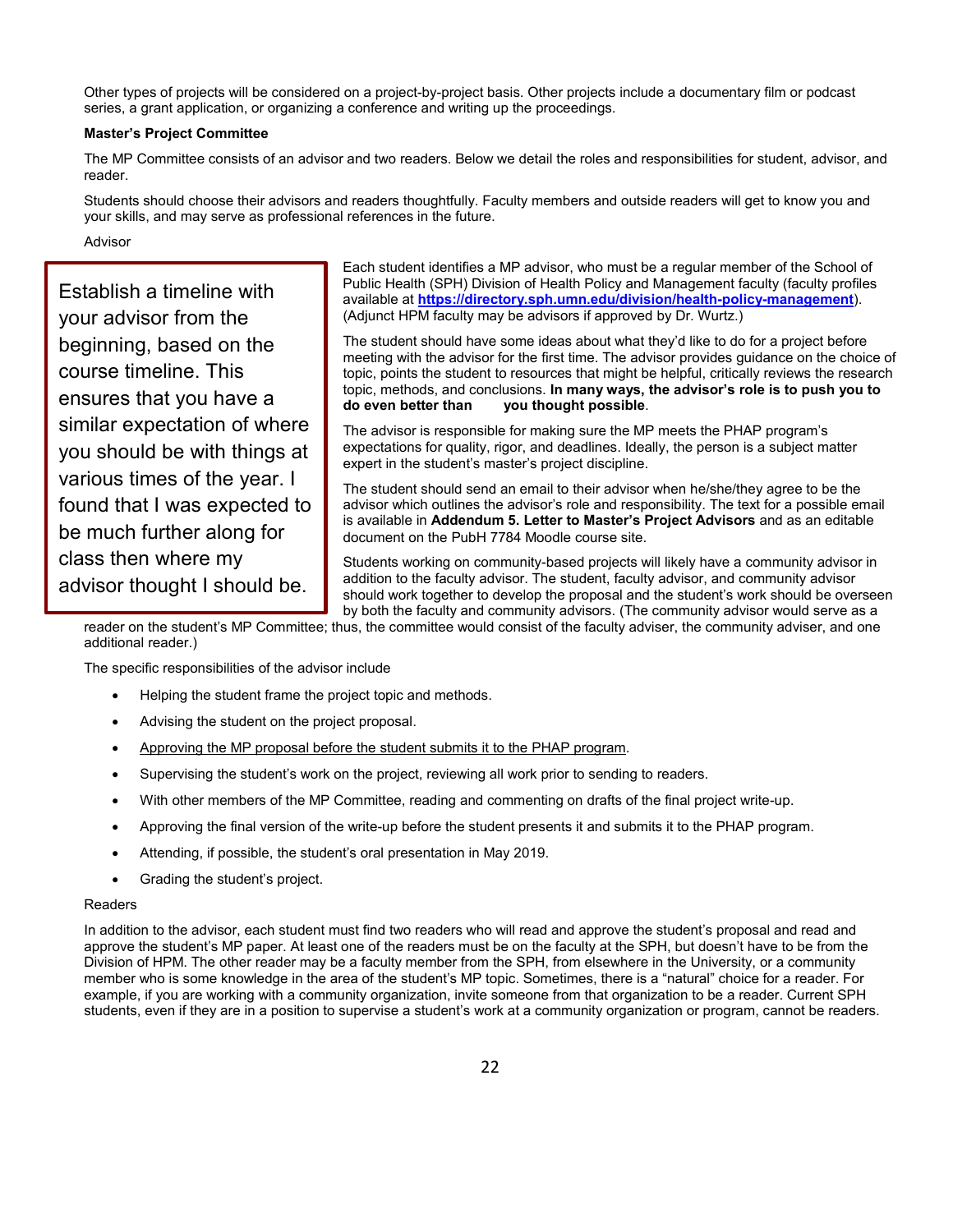Try to choose readers whose background and skills complement (rather than duplicate) that of your advisor. For example, if your advisor is not a content expert in your topic, choose at least one reader who is a content expert. If your project requires a particular methodological technique and your advisor does not have this skill, find a methodologist in this area to be a reader.

The specific responsibilities of the reader include

- Helping the student frame the project topic and methods.
- Advising the student on the project proposal.
- Approving the MP proposal before the student submits it to the PHAP program.
- With other members of the MP Committee, reading and commenting on drafts of the final project write-up.
- Approving the final version of the write-up before the student presents it and submits it to the PHAP program.
- Attending, if possible, the student's oral presentation in May 2019.

The student should send an email to their reader when he/she/they agree to be the reader which outlines the reader's role and responsibility. The text for a possible email is available in **Addendum 6. Letter to Master's Project Readers** and as an editable document on the PubH 7784 Moodle course site.

Students' obligations to their MP Committee

#### **The MP is the student's project, not the advisor's or the readers'**

**project**. The student must own the project and be responsible for acting in **a** your project. professional manner in the proposal, research, paper preparation, and presentation phases of the project.

- Discuss expectations for interaction at one of your initial meetings.
- Show up for appointments.
- Be prepared for appointments. It is always helpful to have an agenda and even better to put it in writing. Be clear about what you want to accomplish and be specific about your needs, e.g. "Today I would like to review my research question and draft outline for my project."
- Communicate clearly. Good and consistent communication leads to a good working relationship and a better MP.
- **Consider setting up regular meetings with your advisor using the Google calendar app**, with the option to cancel if progress has not been made or the feedback is not necessary at that time.
- Expect multiple drafts. You should make sure to work at least two reviews and revisions into your timeline. Ask committee members how long they need to review drafts and the final paper, and plan your timeline accordingly.
- Ask for help. Don't wait until the last minute.

Ultimately, the successful negotiation of the relationships with your advisor and committee members depends upon you. While you have one MP to complete, often your advisor and committee members are involved in their own projects as well as the projects and dissertations of multiple students from various programs. They have competing priorities so use their time judiciously.

Talk about your problems with the Teaching Fellows, your MP Seminar Instructor, or the PHAP coordinator (depending on the problem) rather than procrastinating.

Commonly asked questions about advisors

*What criteria should I use to pick an advisor?*

The most important criteria are that they can offer conceptual and/or methodological expertise in the area of your MP. But also think about working styles. We all have different styles, and you want to find someone whose working style is compatible with your working style. As you meet with faculty, talk openly about working styles.

Good criteria include

- The faculty member is a subject matter or methods expert for the topic.
- The faculty member will be a good professional reference in the future.

Bad criteria include

• The faculty member is nice.

Take ownership of and responsibility for your project.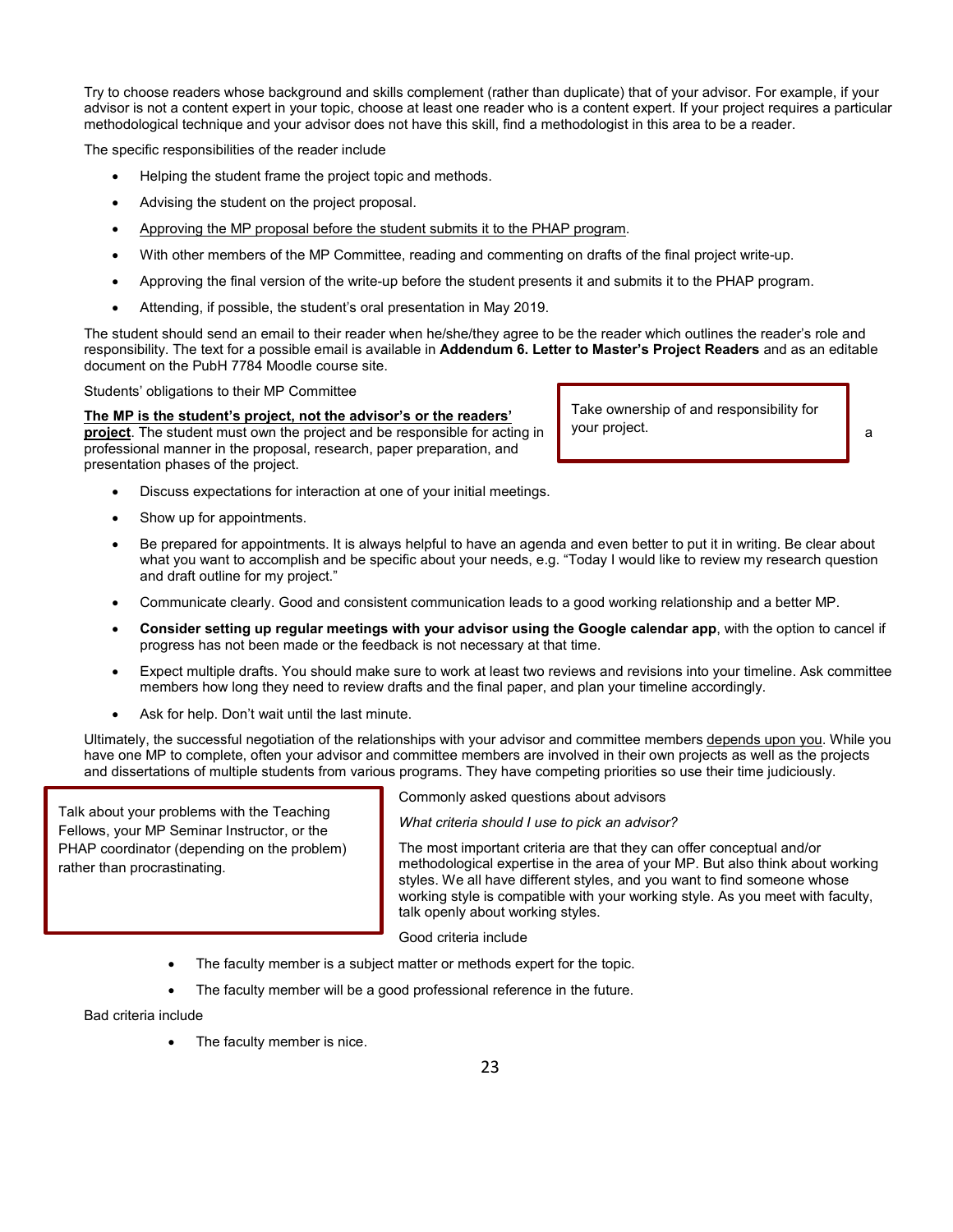- The faculty member has a reputation for being an easy grader.
- The faculty member has a reputation for not getting too involved.

*Does my academic/field experience/internship advisor have to be my project advisor?*

No. We leave it to the student to choose the best faculty member for this role.

*What if I don't feel I know any faculty members or who would be the best fit?*

You should start by talking with the MP Seminar instructor and Teaching Fellows to find out who would be a good fit for your interests. The instructor and Teaching Fellows can make introductions and help with the matching process. You may also talk to faculty members (including your academic advisor) you know well about their recommendations for an advisor. HPM faculty are generally interested and willing to work with students who show initiative, come prepared to meetings, and have some generallydefined topic of interest.

#### *How should I go about asking a faculty member to be my advisor?*

Start by setting up a meeting to just talk about your interests and possible topic. Go to the meeting prepared. If possible, send the faculty member something about your topic (what are your objectives, what type of methods are you considering and so on). Go to the meeting with specific questions in mind. If you feel that the person is a good match as advisor, ask them if they are willing to take that role and follow-up by setting up another meeting to further discuss expectations.

*I met with a faculty member as you suggested, and all they did was to refer me to someone else.*

Sometimes the faculty member thinks that his/her knowledge, skills, or working style may not be a good match for you, and their referral is to someone they think would be more appropriate for you. That's OK -- follow-up with the referral. Let the original faculty member know if the referral worked or did not work.

#### *What if I ask a faculty member to be my advisor and they say no?*

Don't take it personally. Often it just means that they already have many advisees and do not think they can take on any more. Your next step is to ask the MP Seminar instructor or Teaching Fellows to identify other potential advisors.

*I emailed/phoned my advisor for an appointment and they did not respond - what should I do?*

Don't take it personally. It does not mean they are not interested in meeting with you. Sometimes it means they are out of the office, at a conference, or has other competing responsibilities with other students, teaching, grant deadlines and research. Sometimes your email simply got buried.

Give the advisor a week. Then email/phone them again asking for a meeting. Email usually works best as a means of communication.

#### *Okay, I followed the advice you gave above, and STILL my advisor is not responding. What do you suggest NOW?*

That must be frustrating! Give it one more try, and then go to your MP Seminar instructor. They know both students and faculty needs and are often the best at connecting students with faculty.

#### *How long should I expect my advisor to take when I ask them to read a draft of my work?*

It depends of course on the length of the draft and what other competing responsibilities your advisor may have. Usually, an advisor will review a short to mid-length document within ten days.

Be direct with your advisor when you send him/her the draft. Ask them how long they need to review it and/or specify a deadline: "please return your feedback to me by next Friday." If you have not heard back from them after the agreed upon time, contact them again with a (friendly!) reminder. Also, make sure to leave enough time for comments on the draft documents and outlines. Don't wait until the last minute. Generally, faculty members are working with multiple students who are trying to meet other deadlines.

#### *Am I allowed to change advisors?*

Yes, but be thoughtful with this decision. Ask yourself why you want to change. Again, while you may "like" a faculty member, it might be better for you to stick with someone who has the substantive or methods expertise you need to complete a good Master's Project. The relationships you have with faculty are likely to reflect relationships you will have throughout your career in public health. It is important to learn how to develop working relationships that you can learn and benefit from.

If you want to change early in the process (before your proposal is submitted), the process is pretty easy. Professionally, the best thing to do is to consult with the faculty member you wish to be your new advisor. Tell them why you think they would be an appropriate advisor, tell them that you want to switch, and ask them if they will take on the role. Talk with your original advisor and explain why you want to switch. If you want to switch advisors after you have submitted your proposal, it may be more complicated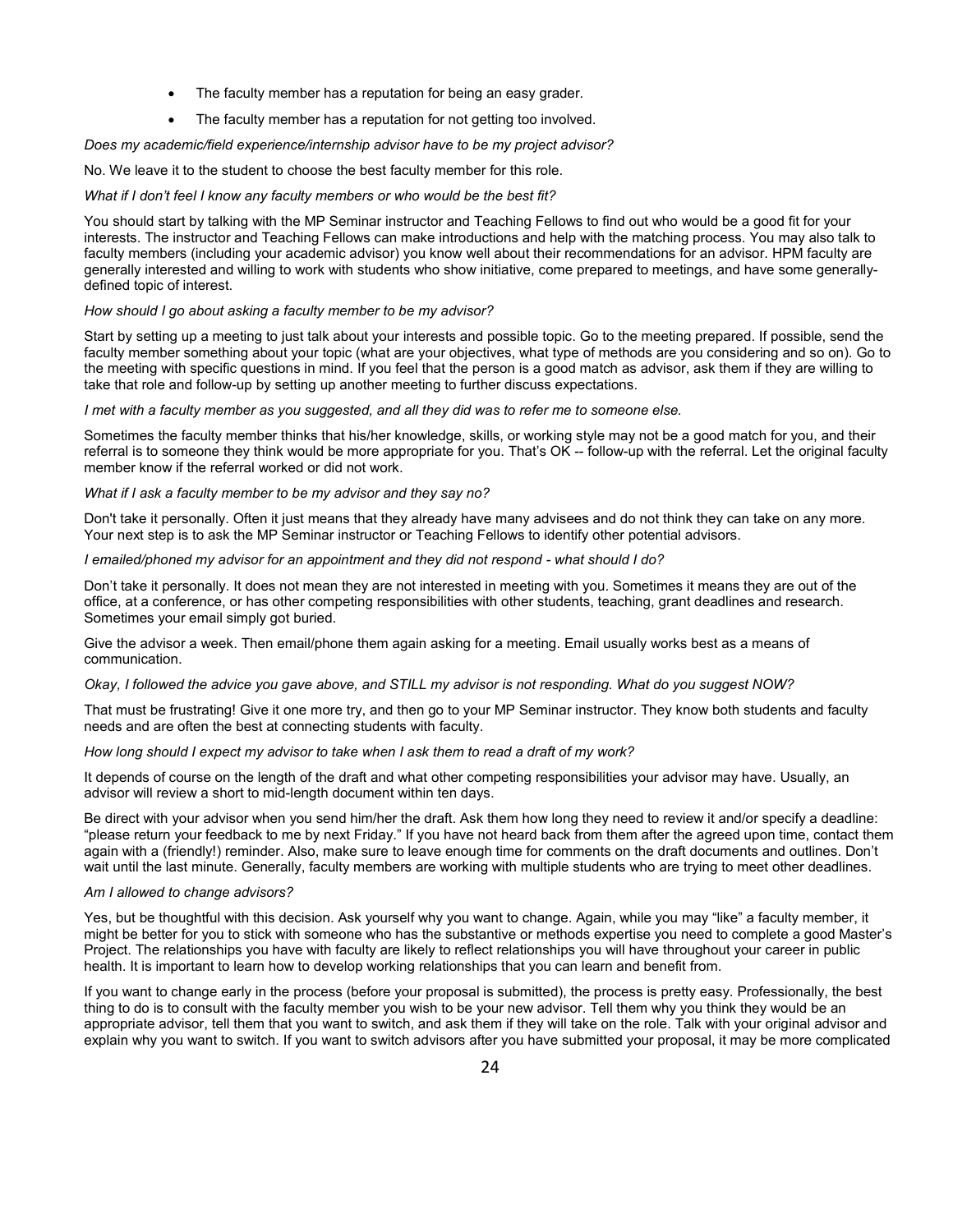(but not impossible). You should be aware that switching at a late stage may delay the completion of your project. You will need to re-submit your MP proposal approved by the new advisor.

#### *Can I have more than two readers (in addition to my advisor)?*

Yes and no. Often the more people we have reviewing our work, the better it becomes. You might benefit from the relationship with additional experts and professionals. If you feel that more than two committee members are necessary, let your advisor know your reasons. However, each reader adds an additional communication burden and it becomes hard to obtain everyone's approval in a timely way. It's okay to have informal readers who aren't part of the approval process.

#### **Human Subjects Research and IRB Approval**

Any research you conduct as student at the University of Minnesota is subject to review and approval by the University's Institutional Review Board (IRB) for the protection of human research subjects. This applies to projects conducted inside or outside the University. For research conducted outside of the University, students still need IRB approval from the University even if approval has been obtained from an external agency or hospital.

The IRB process takes much more time than you would believe.

Is my project research?

Research is defined as "a systematic investigation designed to contribute to generalizable knowledge." The CDC, in its policy on "Distinguishing Public Health Research from Public Health Non-Research" says

The major difference between research and non-research lies in the *purpose* of the activity. The purpose of research is to generate or contribute to generalizable knowledge. The purpose of non-research in public health is to prevent or control disease or injury and improve health, or to improve a public health program or service. (From **[http://www.cdc.gov/od/science/integrity/docs/cdc](http://www.cdc.gov/od/science/integrity/docs/cdc-policy-distinguishing-public-health-research-nonresearch.pdf)[policy-distinguishing-public-health-research-nonresearch.pdf\)](http://www.cdc.gov/od/science/integrity/docs/cdc-policy-distinguishing-public-health-research-nonresearch.pdf)**

Thus, a continuous quality improvement (CQI) project, even if it collects data—for example, a health department sends out an anonymous survey to determine if citizens are aware of the work that the department does—is not considered "research" because it is not designed to contribute to generalizable knowledge. This kind of project is a fine master's project. However, if the person who conducted the CQI project wants to publish the survey findings in the scientific literature in order to show that many citizens are not aware of the work done by health departments, then the project would be considered research.

Studies that rely on existing publicly available data, such as US Census data, are not required to have IRB approval. Such work is research but does not use individually identifiable data.

The UMN IRB investigators Manual is availabl[e here.](https://drive.google.com/file/d/0B7644h9N2vLcOWtzU2FmSU5oS0U/view)

Two important forms at the UMN's ETHOS IRB site are

- **[Form 310 Human Research Determination](https://drive.google.com/file/d/0Bw4LRE9kGb69Mm5TbldxSVkwTms/view)** (although almost all of our projects concern humans).
- **[Form 312 Exemption Determination](https://drive.google.com/file/d/0Bw4LRE9kGb69cVVnNGFpTGhWdUU/view)** Sometimes it's hard to know if a project should be submitted to the IRB. If you're not sure, fill out this form.

A formal IRB submission, even when seeking exemption, is required. (Exempt doesn't mean exempt from all review, it means exempt from formal IRB review and oversight.)

Other worksheets are available at **<https://www.research.umn.edu/units/irb/toolkit-library/worksheets> .**

If you submit an IRB review, **you should use the Form 580 Social Template**, available at **<https://www.research.umn.edu/units/irb/toolkit-library/templates>**. PHAP research is almost always social/behavioral, not clinical/medical. If information requested on the form doesn't apply to your project, simply write in "not applicable."

IRB consultants will come to the MP Seminar in October to answer questions. Please take advantage of this opportunity to seek clarification from an expert.

How do I apply for IRB approval?

If your project needs to be reviewed, the next step is to browse and study the IRB website. **[http://www.research.umn.edu/irb](http://www.research.umn.edu/irb/)**. Your faculty advisor will be the IRB researcher of record, and you should work closely with him/her/them to draft and submit the IRB application.

For research that is subject to IRB review, you *must* obtain IRB approval before research begins. Approval may take 2 months or longer. International research, research with children, research about illegal or stigmatizing behavior, research with vulnerable populations, or research that incorporates deception often require more review time, so it is important to plan ahead.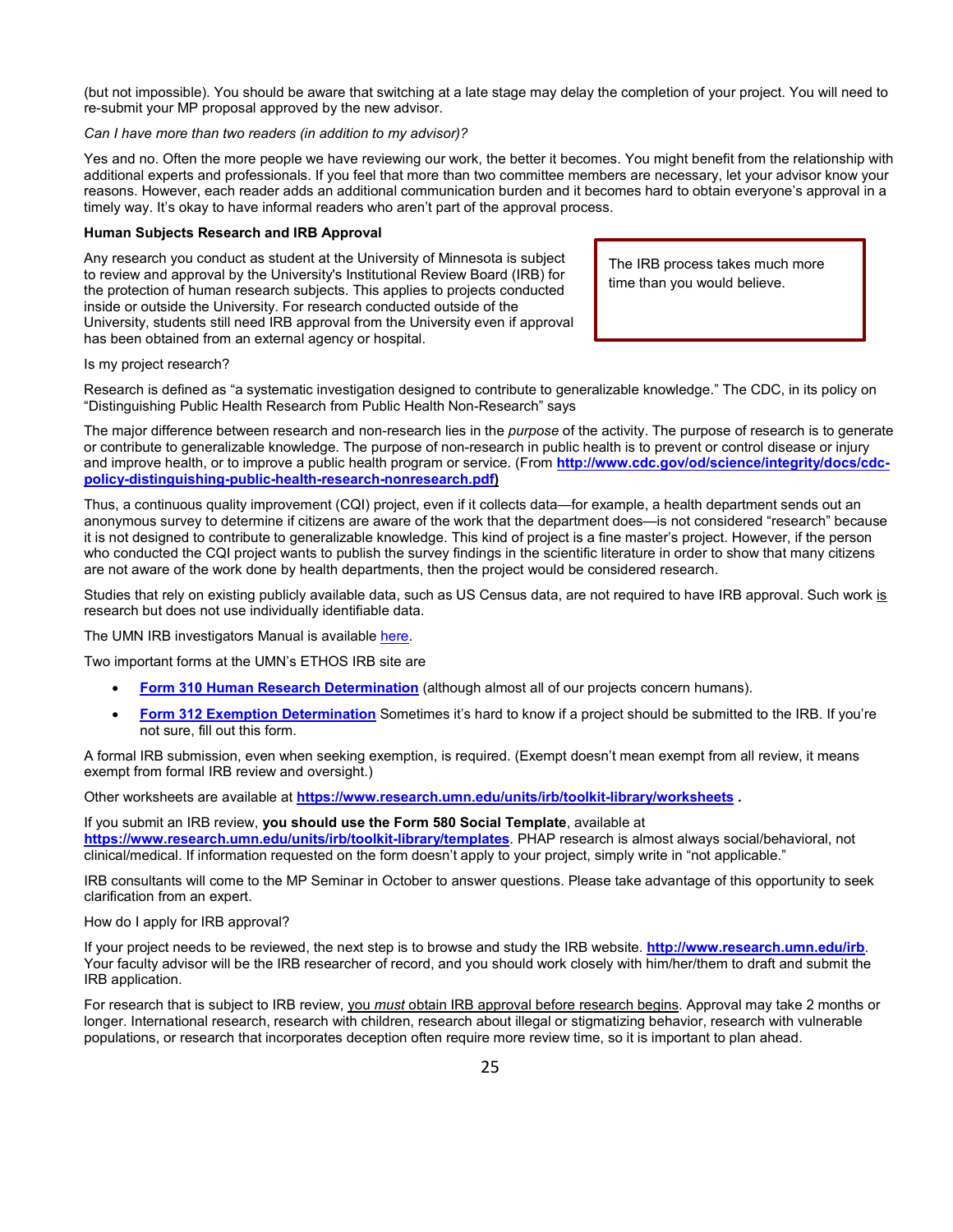#### CITI training

Students who apply for IRB review must have completed online CITI training on the protection of human research subjects. To do this, follow the **Education and Training** tab on the IRB website to CITI training. The course takes about 4 hours to complete. For most public health students, the CITI social science module is suggested. There is no charge, but you will need your UMN X.500 username and password.

#### **Funds for MPs**

The PHAP program has a small amount of money for items such as food for focus groups, incentives for subjects (only if really necessary), translation of consent forms, etc. The limit per student is \$200.The form "**PHAP Request for Research Funding for Master's Projects**" is on the PubH 7784 Moodle site.

Please fill out the form and submit it to your Teaching Fellow. The deadline for the request for 2018-2019 is 12/14/2018. If the TF approves your funding, you will need to present receipts to the HPM business office in Mayo D305 to be reimbursed. The program is not allowed to hand out funds prior to their being spent.

#### **Master's Project Proposal**

Before starting on the master's project, the student must write a master's project proposal and submit it to the student's MP Committee for review. The format of the proposal will depend on the type of project, but in general will include

- 1. A statement of the problem. (Assignment 2 in the MP Seminar)
- 2. The public health significance of the problem and project. (Assignment 2 in the MP Seminar)
- 3. The foundational and PHAP competencies that the student expects to demonstrate through this project. (Assignment 3 in the MP Seminar)
- 4. The methods the student will use to assess the problem. (Assignment 3 in the MP seminar). The "methods" will depend on the type of project.
- 5. A timeline for completing the project. (Assignment 4 in the MP seminar)

The project proposal should be 3-7 pages long, and will form the basis for the introduction and "methods" sections of the final MP paper.

Once the MP Proposal is approved by the members of the Master's Committee (advisor, community advisor [if any], and readers), it is submitted along with the MP Proposal Form (Appendix 2; also available on PubH 7784 moodle site), to the student's Teaching Fellow with an email, subject line **StudentLastName MP Proposal**, copied to advisor(s) and readers, with the text

My advisor, *Name*, community advisor (if any), *Name*, and readers, *Name 1* and *Name 2*, have reviewed and approve this proposal.

The TF will provide a copy to the PHAP program coordinator. The Proposal and MP Proposal Form must be submitted to the TF by **December 14**. **Once the student has submitted an approved proposal, they will be given a permission number for PubH 7794 ILE-Master's Project for spring semester.**

#### **Registering to Receive Credit for the Master's Project**

Students must register for "PubH 7784 Master's Project Seminar (PHAP)" each semester of second year (Fall and Spring; for 1 credit each semester) and register for **"PubH 7794 ILE-Master's Project (PHAP)" once (for two credits) in Spring Semester of second year.** You can't register for PubH 7794 **until you have submitted an approved Master's Project Proposal.** 

#### **Help with Statistics**

PHAP students are expected to do simple statistical analyses of their MP data. However, we anticipate that they may need some assistance in formatting these analyses and for more complex analysis. If a MP requires sophisticated statistical analysis, the student should seek a MP Advisor or reader with statistical expertise.

The University provides access to online SAS training modules: **<http://it.umn.edu/list-courses#SAS> .** 

Here are some additional statistical resources:

- Your Teaching Fellow in PubH 7784 can provide some statistical guidance.
- The UMN School of Statistics provides tutors who can give a limited amount of statistical assistance for free. **<http://stat.umn.edu/people/tutors.html>**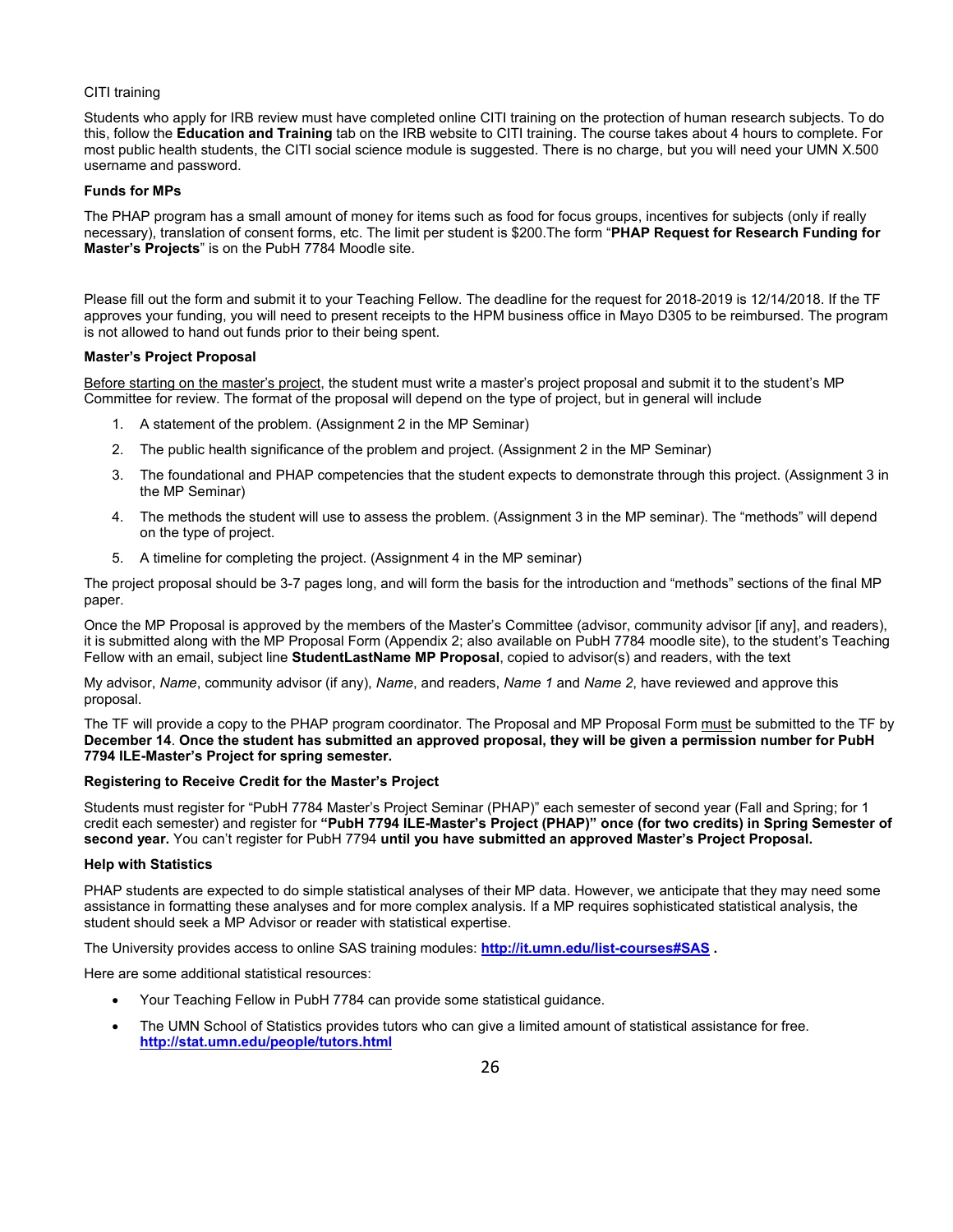- PubH 7465 Biostatistics Consulting (a course which meets in Spring Semester) offers statistical consulting for AHC projects. Contact one of the instructors (Kyle Rudser or Ann Brearley) to discuss a consult.
- The School of Statistics runs a Statistical Consulting Clinic, but it costs \$90/hour. If your project has external funding, you should discuss this option with your advisor.
- The UMN Clinical and Translational Science Institute also provides statistical support. The cost depends on the level of service, but is approximately \$103/hr.

#### **Mental Health**

Spring semester of second year—when your master's project is due, you are trying to complete other courses, and you are looking for a job—can be an unusually stressful time. Monitor your mood, and if you are having serious anxiety or depression, please use the University resources that are there to support you. Please be kind to yourself and be kind to your classmates.

#### **Deliverables**

There are two products of the MP: a written paper and an oral presentation.

#### Written paper

Writing well is one of the most important things to learn in graduate school. Your MP is your opportunity to show what you have learned. Teaching Fellows, advisors, and readers are responsible for giving you feedback on writing. The Center for Writing also provides very valuable feedback, and should be consulted early in the writing process if you need writing assistance: <http://writing.umn.edu/>

Paragraphs should be well-constructed: a topic sentence, content which addresses the topic sentence, and a "hand off" to the next paragraph.

The paper should be free of spelling and grammatical errors.

The paper must use an established citation style. Unless otherwise suggested by your advisor, you should use APA style. Citation managers are useful in formatting references appropriately.

"Just one rule: Use a citation manager.

The exact length will vary depending on the topic and methodology. Generally, the paper should be about 25 pages, excluding references and tables. Longer is not necessarily better.

#### Layout specifications

The format should follow approximately this format for research papers.

- 1. Abstract
- 2. Introduction
- 3. Background
- 4. Public health relevance
- 5. Methods
- 6. Results
- 7. Discussion
- 8. Conclusion and recommendations
- 9. References
- 10. Figures
- 11. Appendices

Other types of projects (policy analysis, business plan, community health assessment) should follow formats standard to those approaches.

- Font: Standard Font (Times New Roman, Arial etc.) at least 11 point. Times New Roman, 12 pt. recommended.
- Margins: 1 inch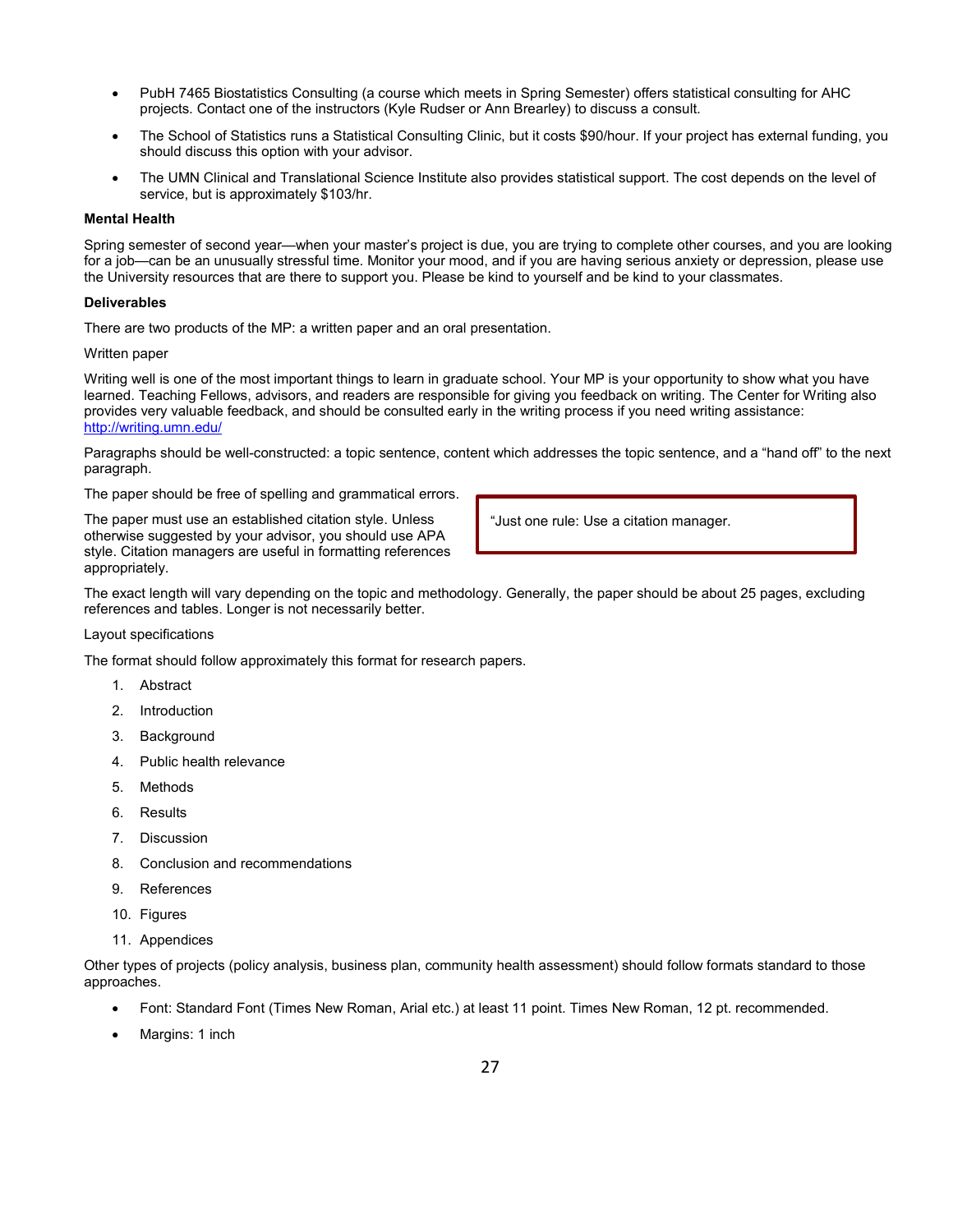- Spacing: Double spaced
- Include page numbers
- Submission: An electronic version of the approved final paper in .pdf format must be submitted to the PHAP program coordinator before the oral presentation (see below under **Submitting the Final Paper to the PHAP Program**) in order for the student to graduate. By submitting a paper to the program, the student agrees to allow it to be shared with subsequent students. If the author does not want it to be shared, he/she/they should notify the program coordinator in writing.

#### Oral presentation

Each presentation is 20 minutes long, followed by 10 minutes of questions. If more than one student has collaborated on a project, the presentation time will be lengthened accordingly.

You cannot give your oral presentation until your MP Committee has approved your written paper. Please figure review and approval time into your timeline so that you are ready to present on the scheduled presentation days in May.

Presentations should be formatted in PowerPoint. Good oral and PowerPoint presentation guidelines should be followed, and you should practice your presentation with your peers and/or Teaching Fellow and/or advisor.

The final presentations for students graduating in May 2019 will take place on May 8, 9, and 10, 2019.

#### **Submitting the Final Paper to the PHAP program**

When the advisor(s) and readers have reviewed and approved a final draft of the MP paper, the student emails an electronic .pdf copy of the paper to the PHAP program and the members of the Master's Committee, with the text

My advisor, *Name*, community advisor (if any), *Name*, and readers, *Name 1* and *Name 2*, have reviewed and approve this final draft of my master's project paper.

The final paper must be accompanied by the **MP Completion Form: Addendum 4** (also available as a freestanding form on the PubH 7784 Moodle site). The student is responsible for making sure that this email is sent to the program coordinator. The student **cannot be cleared for presentation** until the program receives this email.

**When you submit your master's project paper, you give permission to the program to share it with future students as an example of a master's project.** Your paper will not be shared outside of that context without your permission. If you don't want it shared, please notify Dr. Wurtz.

#### **How Will Your Project be Evaluated?**

Please see the evaluation criteria in **Addendum 2. Master's Project Evaluation Criteria**.

#### **Other Opportunities to Present Your Work**

We encourage you to present your work beyond your written product and your oral presentation. Ask your advisor about opportunities to present or publish your work.

- Present your findings to the community/agency/organization in which you conducted your research or project. This is probably your most important presentation. It is disrespectful to obtain data from community members or organizations without returning your analysis and interpretation to them. In fact, community members likely hold knowledge that is important to your interpretation of the study results; schedule this presentation early to benefit from their feedback.
- SPH Research Day: Each year the SPH holds a student research day. Students from all programs present their research in posters. PHAP students are strongly encouraged to present at Research Day. Details will be discussed in the MP seminar.
- Present your work as an abstract or poster at a conference.
- Publish your work. Although publication is not necessary for graduation, it is an important professional stepping-stone. A publishable manuscript is different than the MP paper that was submitted to the program; your advisor can give you guidance about how to modify it.

#### **Awards Associated with Master's Projects**

Awards have been established to recognize the importance of the Master's Project to the MPH degree and the mission of the Division of Health Policy and Management.

• Master's Project Presentation Award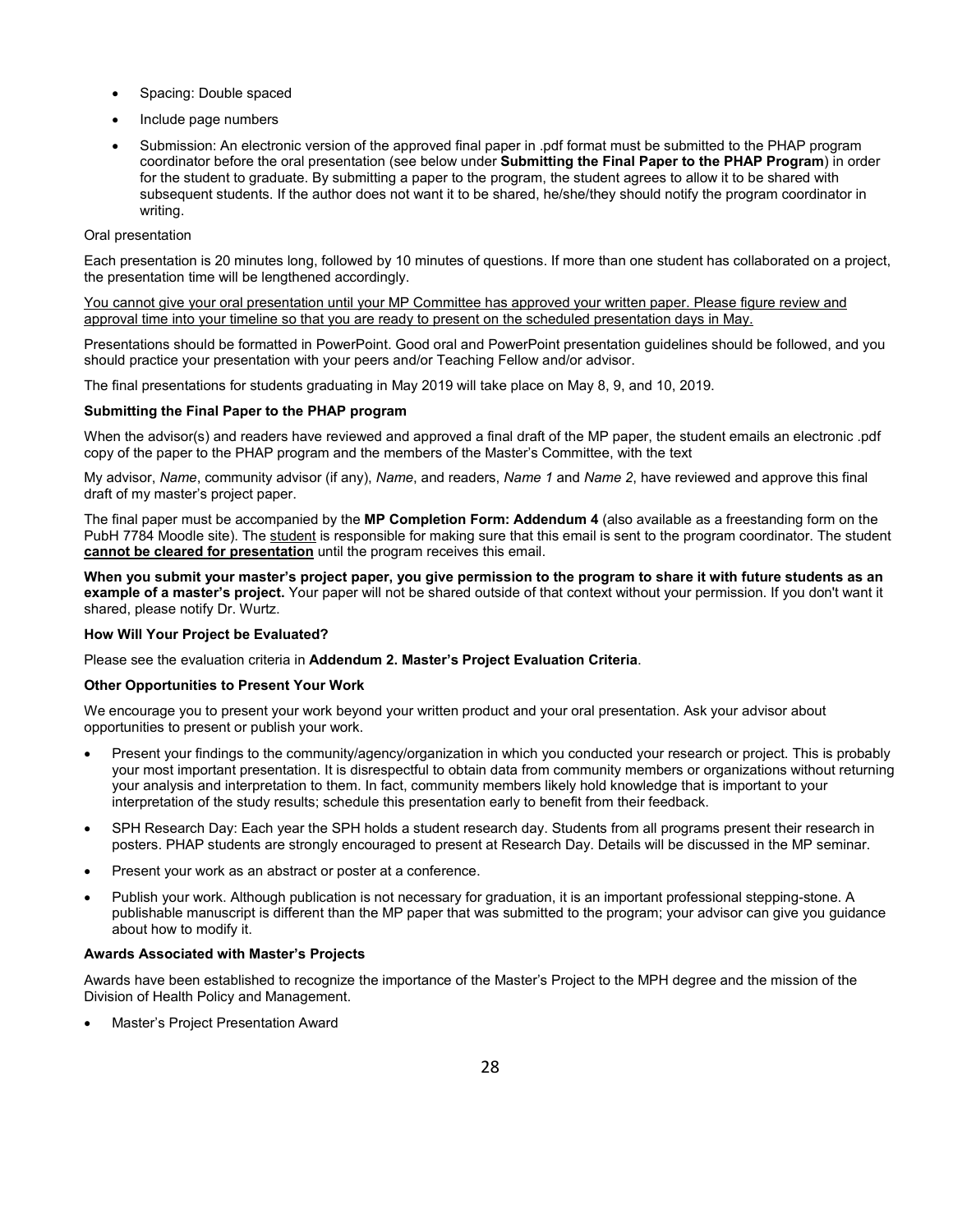This award recognizes excellence in the oral presentation of student's final presentation of the Master's Project. It is awarded based on feedback from audience members at the presentations. Only students who present in the Spring Semester are eligible for this award.

#### • Best Master's Project Award

This award recognizes excellence in the written presentation of the final Master's Project. Advisors are asked to nominate candidates for this award. A review panel made up of faculty members who are not advisors to nominated students and the prior year's winner evaluate nominated projects based on their originality, contribution to public health/health services, writing and organization and the strength of the methodology. Evaluations are blinded to both the author's and the advisor's name. Students who submit MP papers in any semester are eligible for this award.

#### **Plagiarism and Academic Honesty**

The PHAP Program, the SPH, and the University of Minnesota take academic dishonesty extremely seriously.

The University's Student Conduct Code defines academic dishonesty as "plagiarizing; cheating on assignments or examinations; engaging in unauthorized collaboration on academic work; taking, acquiring, or using test materials without faculty permission; submitting false or incomplete records of academic achievement; acting alone or in cooperation with another to falsify records or to obtain dishonestly grades, honors, awards, or professional endorsement; or altering, forging, or misusing a University academic record; or fabricating or falsifying of data, research procedures, or data analysis."

Plagiarism is an important element of this policy. It is defined as the presentation of another's writing or ideas as your own. Serious, intentional plagiarism will result in a grade of "F" or "N" for the entire course, and may result in expulsion from the program.

Selective use of quotations may help to bolster an argument but excessive quoting suggests a failure to master the material. If you have questions about what constitutes plagiarism or academic dishonesty, you should talk with your faculty advisor. You also might find the '"avoiding plagiarism" tutorial available from Indiana University helpful: **[https://www.indiana.edu/~academy/firstPrinciples/index.html](https://www.indiana.edu/%7Eacademy/firstPrinciples/index.html)**

For more information on academic honesty and for a helpful discussion of preventing plagiarism, please consult University policies and procedures regarding academic integrity:

The Office of Student Conduct and Academic Integrity

**<http://www.oscai.umn.edu/resources/policies.html>**

**<http://www.oscai.umn.edu/integrity/student/index.html>**

Students are urged to be careful that they properly attribute and cite others' work in **their own writing. For guidelines for correctly citing sources, go to<https://www.lib.umn.edu/howto/citationguides>** .

University of Minnesota Center for Writing is an excellent resource for all types of writing support, including definitions and examples of plagiarism. See: **<http://writing.umn.edu/sws/quickhelp/sources.html>**under "Avoiding Plagiarism."

## **1.5** PHAP AWARDS AND HONORS

The **Lee D. and Donna Stauffer Scholarship** is awarded annually by the PHAP faculty to one or more incoming PHAP students who show(s) high promise of early achievement as a leader in the practice of public health administration. The scholarship is administered as a graduate assistantship.

The **Community Service Award in Public Health Administration** is awarded to a graduating PHAP student who has demonstrated leadership and innovative public health service to the community.

The **Barbara Ann Walton Spradley Leadership Award** is given to a graduating student who has demonstrated excellence in leadership as a student in the PHAP Major.

**Delta Omega Nomination** is the national honorary society for graduate studies in public health. Membership in Delta Omega reflects the dedication of an individual to quality in the field of public health and to protection and advancement of the health of all people. The top 10% of the class, based on GPA, is nominated in the spring of their final year in the program.

The **PHAP Outstanding Master's Project Award** is given to a graduating PHAP student who demonstrates exceptional scholarship on the master's project.

The **PHAP Outstanding Master's Project Presentation Award** is given to a graduating PHAP student who is voted to have given the best final project presentation in the PHAP Master's Project Seminar.